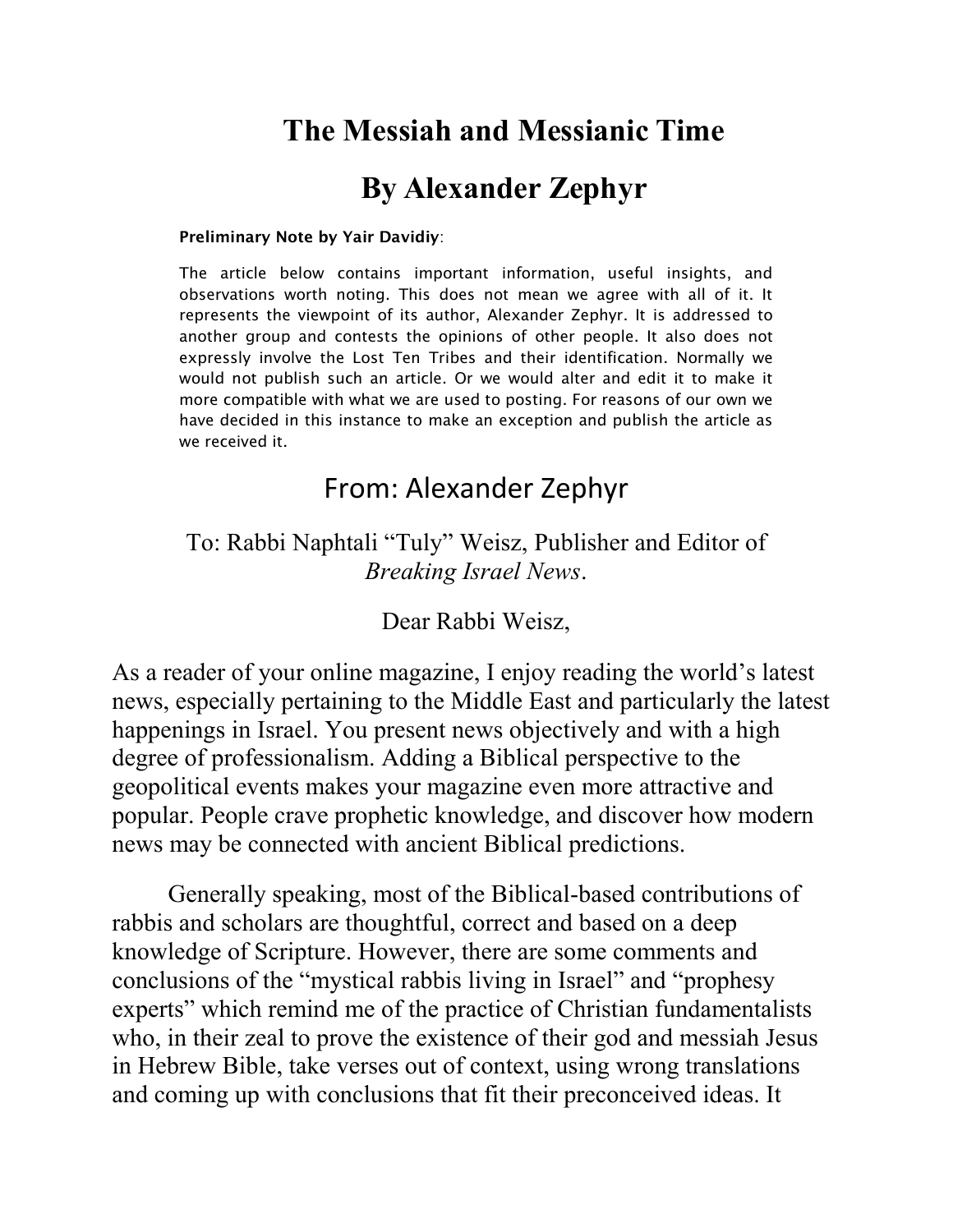seems that for these people sensational statements and publicity is more important than the Scriptural truth.

I have found these kinds of deficiencies on the pages of your magazine in two very important areas: first, the Messiah and Messianic time; and second, the War of Gog and Magog.

In a few previous comments on this subject I have directed your attention to the fact that on pages of your magazine many rabbis and scholars, on an almost daily basis and in a massive scale, speculate and seek to calculate the exact timing (day, month, and year) of the Messiah's coming and the beginning of the Messianic Era. This trend was especially evident in connection with the Shmittah year (which ended with the Jewish New Year on September  $13<sup>th</sup>$ ), the upcoming Jubilee year, the recent tetrad of blood moons, the Russian involvement in Syria, ISIS, [Turkey shot down Russian warplane,](http://r.search.yahoo.com/_ylt=A0LEVv45TXtWk1MAIgInnIlQ;_ylu=X3oDMTByOHZyb21tBGNvbG8DYmYxBHBvcwMxBHZ0aWQDBHNlYwNzcg--/RV=2/RE=1450950074/RO=10/RU=http%3a%2f%2fwww.military.com%2fdaily-news%2f2015%2f11%2f24%2fturkey-shoots-down-russian-warplane.html/RK=0/RS=etlvXtBYJ1bb_m.UJ_w2a90t6bg-) and so on.But nobody even mentioned among these speculative signs one of the true and important sign of Messiah's coming such as spoken in the Biblical commentary (Gemara, Sanhedrin 98a), which says that when the land of Israel gives forth fruit abundantly, it is a sure sign that the redemption is coming. Of the same speaks the prophet Ezekiel: "But you, O mountains" of Israel, you shall shoot forth your branches, and yield your fruit to my people of Israel; for they are soon to come"  $(36:8)$ .

 Thus, Rabbi Chaim Kanievsky, the leader of the Haredi branch of Judaism and one of the most prominent rabbis of this generation, declared "the Messiah would come at the end of the Shmittah year" on September  $13<sup>th</sup>$ . In August, he gave this advice to a young man: "Gather your family and come to Israel. Otherwise, there won't be enough room for you on the airplanes." He was so sure that the Messiah would appear on September  $13<sup>th</sup>$  that he instructed listeners "to yell it from the loudspeakers. The Messiah is at the door" ("Rabbi Kanievsky: Messiah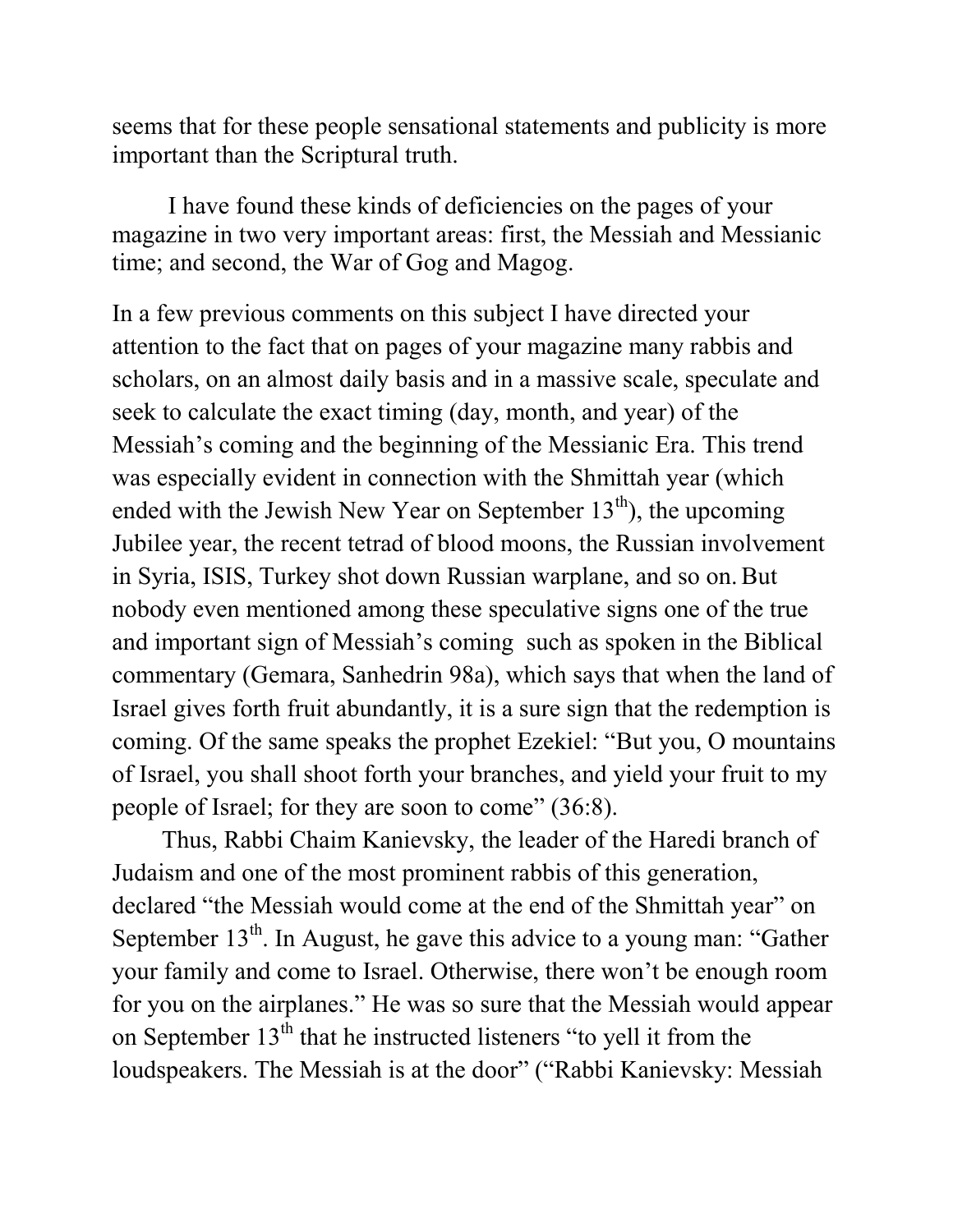Could Come This Week" by [Adam Eliyahu Berkowitz,](https://www.breakingisraelnews.com/author/adam_berkowitz/) November 9, [2015\).](https://www.breakingisraelnews.com/53387/rabbi-kanievsky-warns-friends-not-travel-because-messiah-can-come-any-moment-jewish-world/)

In another instance, the recent release of Jonathan Pollard after 30 years of imprisonment for spying against the USA, which coincides with the Jubilee year, made some rabbis claim that "his incarceration has Biblical implications and his release messianic import." The late Rabbi Mordechai Eliyahu, the Chief Sephardi Rabbi of Israel, called Pollard the "Joseph the Tzaddik" of our generation, implying similarity with the life of the Biblical Joseph. Furthermore, the Rabbi advised Pollard to change his name "Yonatan" to "Yehonatan" in order to qualify being the Messiah ben Joseph ("Does Jonathan Pollard's Release Have Biblical and Messianic Implications?" by Adam [Eliyahu Berkowitz,](https://www.breakingisraelnews.com/author/adam_berkowitz/) November [19, 2015\).](https://www.breakingisraelnews.com/54244/jonathan-pollards-release-opening-gates-redemption-jewish-world/)

A few weeks ago, people suddenly discovered the flow of water through the ancient stones of the Western Wall in Jerusalem. The religious Jews and their rabbis immediately pronounced this as a miracle and a sure sign of the Messiah's imminent coming. In their search to prove it, they introduced certain Biblical passages: Joel 3:18 and Ezekiel 47, which indeed give an account of waters flowing from the altar of the Temple. However, this "miracle" did not live long. The Western Wall Heritage Foundation quickly announced that the water was from a burst pipe that runs adjacent to Wilson's Arch, adjoining the Western Wall (*BIN*, "Water Coming From Between the Cracks of the Western Wall").

But the most astonishing leap of logic in this vein was introduced by Rabbi Shlomo Amar, one of the chief rabbis of Jerusalem. He "gives" a ruling that the Messiah must come." In this ruling Rabbi Amar demands that God "must bring the Messiah and expedite the ultimate redemption speedily in front of our eyes in actuality." He admits that the ruling was made "according to the demand of the audience" at the International Conference of Chabad-Lubavitch Emissaries. Immediately after, the crowd began singing "We want Moshiach now! We don't want to wait!" ("The Time Has Come for God to Reveal the Messiah, Says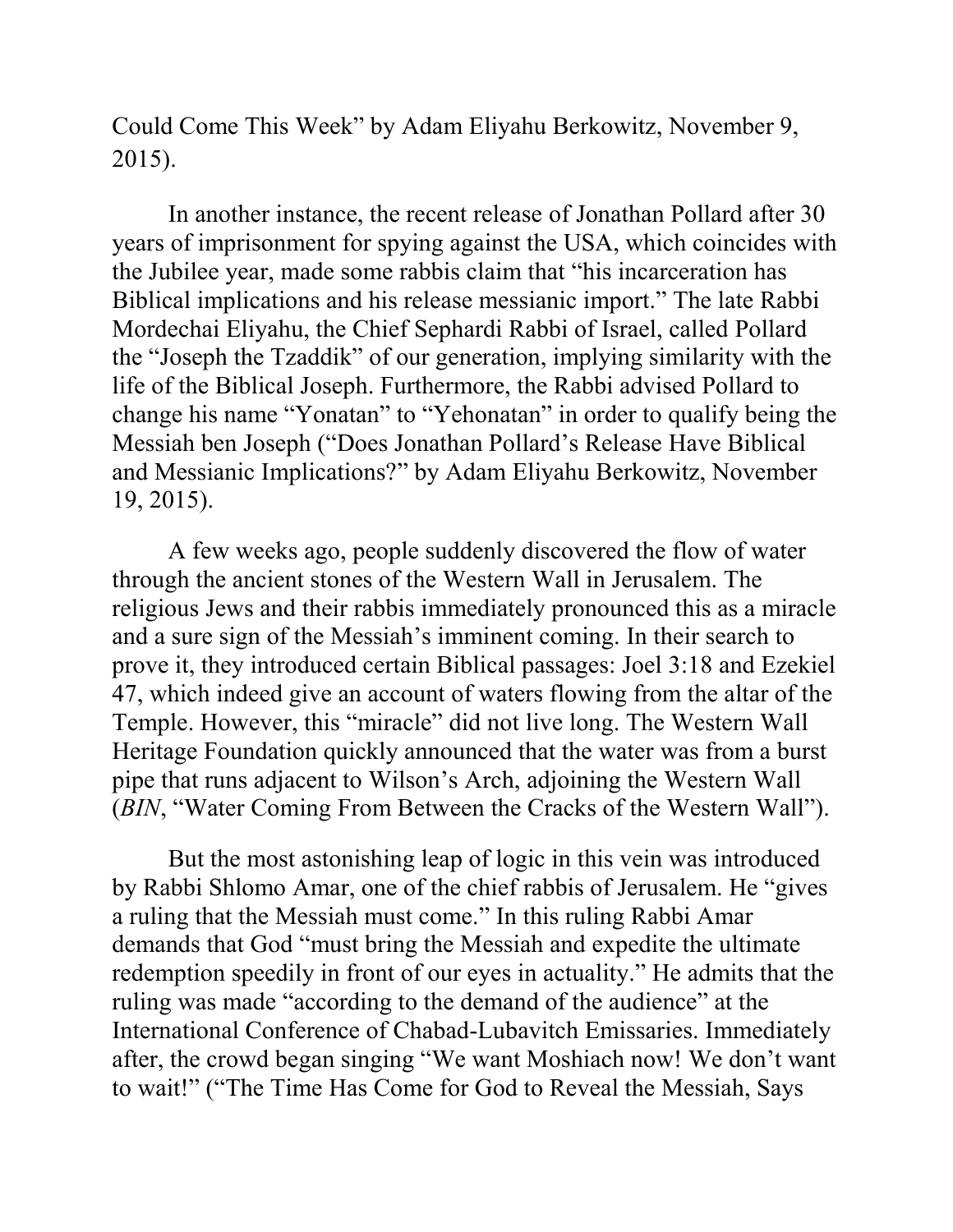Jerusalem's Chief Rabbi" by Rivkah Lambert Adler, November 13, 2015).

Rabbi Sternbuch, Vice President of the Rabbinical Court and head of the Eidah Charedit organization in Jerusalem, recently said that people should "put on their Shabbat clothes in preparation for the Messiah." As was the case of R. Amar, Rabbi Sternbuch has hinted in public that the Messiah's coming is "just around the corner" based upon certain world events taking place today, particularly the recent conflict between Turkey and Russia. He has concluded that in the context of this conflict, we should anticipate the Messiah. Yet, Rabbi Sternbuch realizes the urgency of repentance: "We have to wake up and repent or, if not, God forbid, the Ishmaelites will overcome us" (*BIN*, December 9, 2015).

International expert on the Bible Code, Mattityahu Glazerson, has speculated that the best potential time for the arrival of the Messiah is the Jewish holiday of Sukkot, the Feast of Tabernacles, which has strong messianic associations in Judaism. He predicted that the Messiah will come on Sukkot in the Hebrew year 5776 (2015 CE), which began on sundown on Sunday, September 13. The date came and went—nothing happened. Then he suggested other dates: Hanukkah on December 6, 2015 (which has already passed), or Purim, which will take place in March 2016. Glazerson is sure that "Something great and joyful is going to happen on Purim" *(BIN*, December 6, 2015). What a great prediction.

I conclude the list of these so-called "prophecies" with the most perplexing statement of *Breaking Israel News*: "Biblical authorities have expressed their belief that we are now in the middle of the Messianic era.‖ The Messiah has not been revealed yet, but we are already living in the middle of the Messianic era? (*BIN*, September 28, 2015). These "Biblical authorities," indeed, have shown their "expert" knowledge of Scripture. Some scholars with fantastic fairytales today turn out to be Biblical prophets tomorrow. They better heed the words of sage Rebbe Nachman of Breslov: "The Torah is all one needs to understand what is happening in the world."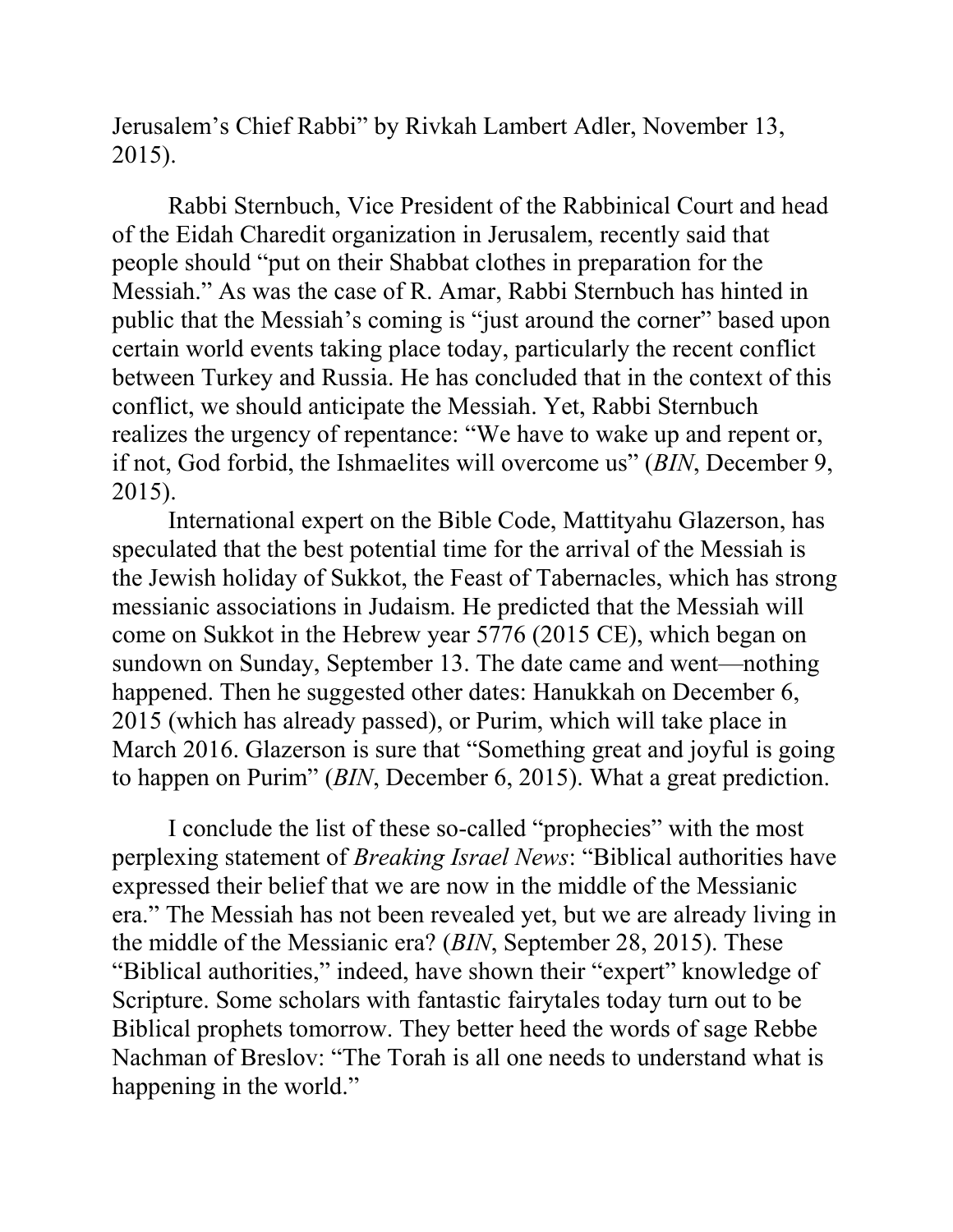Does it not remind us of the practices of various religious denominations and sects whose spiritual leaders, century after century, predicted the dates of the end of the world or the coming of the Messiah?

Jehovah's Witnesses, based on the original teaching of their preacher Nelson H. Barbour, proclaimed that Christ's invisible second coming began in 1874. Charles Taze Russell, the Watchtower founder, changed this date to 1914 and declared: "We consider it an established truth that the final end of the kingdoms of this world, and the full establishment of the Kingdom of God, will be accomplished by the end of A.D. 1914‖ (*Watchtower*, *The Time is at Hand,* p. 99). Later on they changed this date again and said that the end of this world would occur in 1975, since this was 6,000 years since the creation of Adam, according to their calendar. In their eagerness to predict Jesus' second coming, they made dozens of predictions afterward, with not even one hitting the target. In the manner of the "prophets" from *BIN* magazine, they also use in their calculations the seven Sabbatical years, that is Shmittah, and the fiftieth year after seven sabbatical cycles, regarded as the Jubilee. The dates come and go, but nothing happens. The end of the world has not come. All their predictions turn out to be incorrect, which is why many people call them "false prophets." This inaccuracy also proves beyond any doubt that the Jehovah's Witnesses sect is not guided by the Almighty.

Fifteen years ago, on the eve of the new millennia (1999), countless religious groups, sects, well-known individuals and selfproclaimed prophets predicted the following:

- The second coming of Jesus Christ;
- The arrival of the Antichrist;
- The war of Armageddon;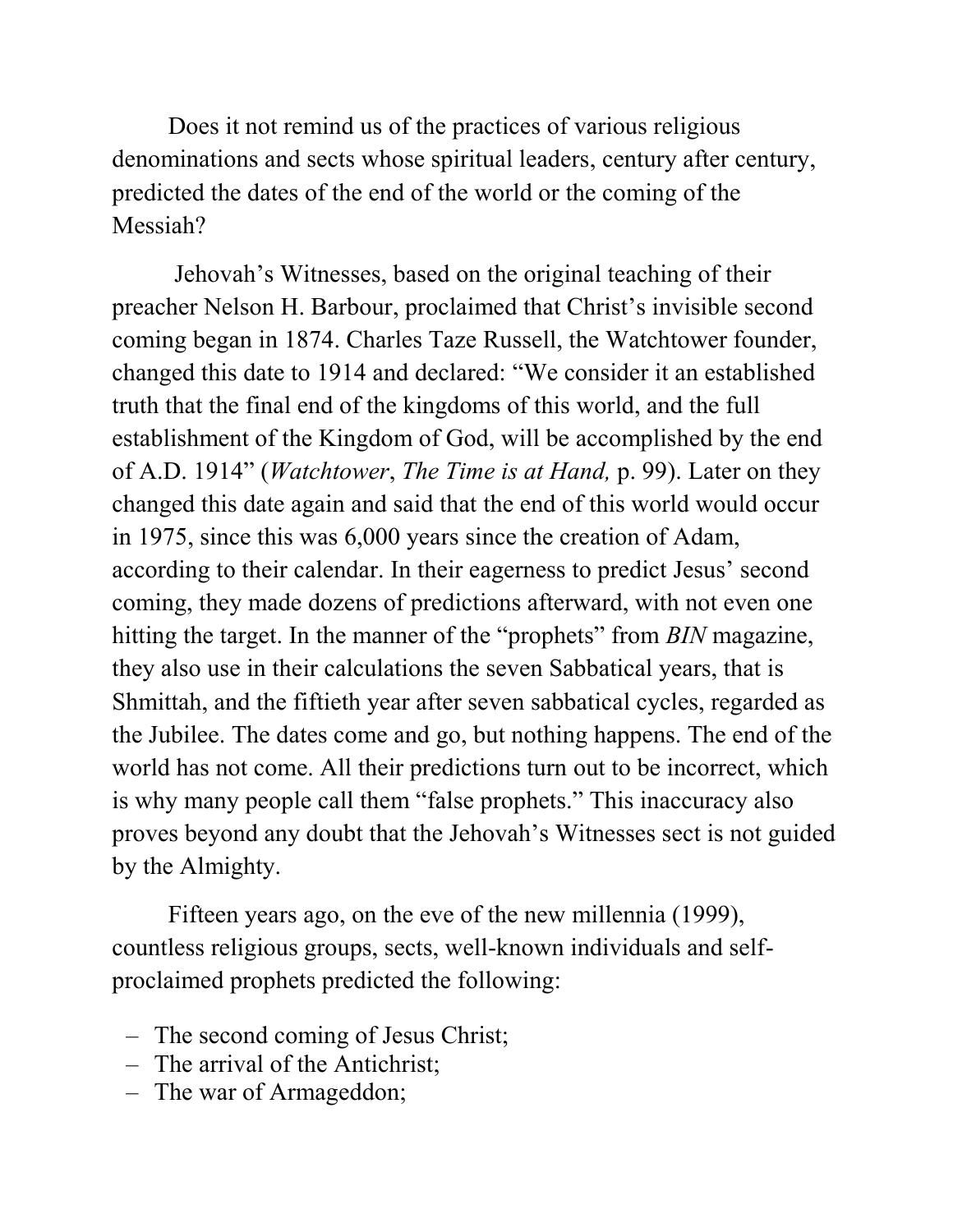- The Rapture;
- The end of the world.

Edgar Cayce predicted that in the beginning of the new millennia Armageddon would arrive, the earth's axis would shift, and both England and Japan would sink into the ocean. New York, Los Angeles and San Francisco would be destroyed by earthquakes and floods. The island of Atlantis would rise from the ocean floor. Again, nothing of this kind happened.

Members of *The Order of the Solar Temple*, who survived earlier mass murders and suicides, believed that, after a nuclear war, they would gather at Jerusalem in a celestial paradise. Curiously, even Newton, the greatest scientist, tried to determine the date of the Messiah's coming, and calculated it as approximately 2060. He correctly predicted the beginning of the return of the Jewish people to the Promised Land in the 1880s and somehow foresaw the catastrophe of 1940 resulting in millions of deaths and the subsequent rebirth of the state of Israel.

Then came Sabbatai Tzvi (1626–1676AC), Jewish mystic and pseudo-Messiah, who in 1648 proclaimed himself the Messiah and named the year 1666 as the millennium of the Messianic Era. The Jewish Cabalists announced 1648 as the year of Redemption. Half of the European Jewish communities and their rabbis began to sell their houses and other belongings in expectation of being miraculously transported to the Promised Land. However, as always in such matters, nothing happened. Everything remained as usual. Their hopes were crashed. Their faith was shattered. Meanwhile, their beloved messiah converted to Islam and shortly after died.

All these so-called "prophets" of old or modern "mystical rabbis" living in Israel" and "prophecy experts" commenting on the pages of *BIN* have made their predictions in the name of God. But the fact is that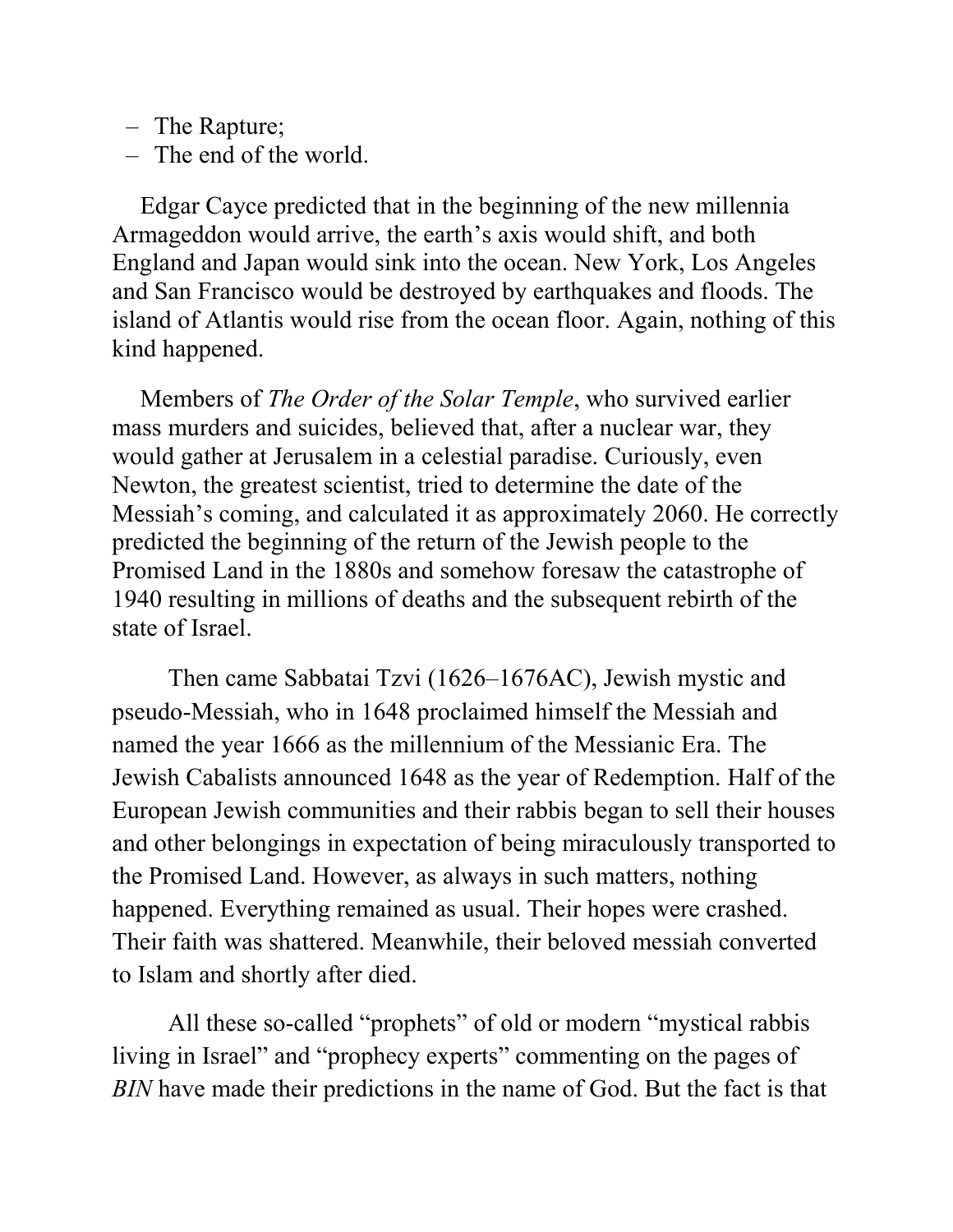not one of their predictions has come to pass. This means that God did not speak to them and did not reveal any future. These people have prophesied on their own authority. They have greatly misled and confused readers and believers. With their false prophecies they bring much harm to Judaism. As a matter of fact, under Old Testament law, such false prophets were sentenced to death: "But the prophet, who shall presume to speak a word in My name, which I have not commanded him to speak, or that shall speak in the name of other gods, even that prophet shall die" (Deuteronomy 18:20-22). God cannot stand counterfeit prophets: "Listen not to the words of the prophets that prophesy to you: they make you vain: they speak a vision of their own heart, and not out of the mouth of the Lord" (Jeremiah 23:16). In another place we read: ―Woe to the foolish prophets who follow their own spirit and have seen nothing. Their visions are false and their divinations a lie. Even though the Lord has not sent them, they say, 'The Lord declares,' and expect him to fulfill their words" (Ezekiel  $13:3, 6$ ).

I could bring forward many other instances of such practices but it will not be necessary because speculations, rumors, signs, and calculations of the exact timing of the Messiah's coming are strongly forbidden in Judaism. If the Almighty had wished to reveal the day of the Messiah's arrival, He would have done so. No one but God knows the day. But He chooses to keep secret this matter, and a few others, until the appropriate time, when "the earth shall be full of the knowledge of the Lord, as the waters cover the sea" (Isaiah 11:9). Our sages condemn prophecies of this kind in the strongest terms: "Any person who announces the Messianic time based on calculation, forfeits his own share in the future" (R. Jose, in Derek Erez Rabbah xi). In another place it says, "Blasted be the bones of those who calculate the end. For they would say, ‗since the predetermined time has arrived, and yet he has not come, he will never come'" (Talmud Sanhedrin 97b, Soncino edition, p.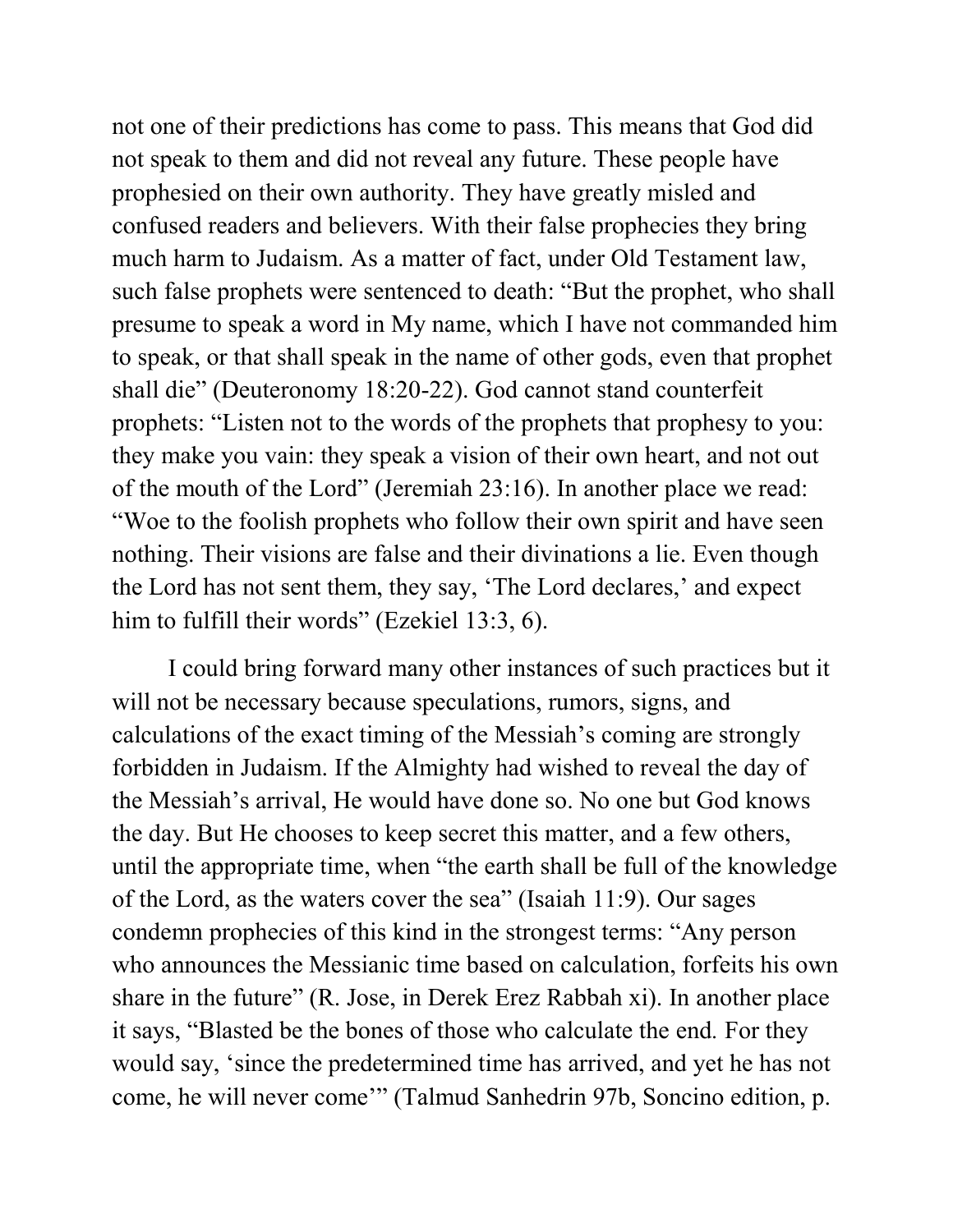659). As Rabbi Mordechai Blumenfeld said, "One is not to assign the Messiah a specific time of arrival, nor should one use Scripture to deduce when he is coming. For the Sages have said, 'The souls of those who calculate the end will be shattered." Maimonides also objected to predicting the Messiah's coming and Messianic time. He advised against going in-depth in the study of events leading to the coming of the Messiah. "Knowledge of these matters," he teaches, "leads neither to fear nor to love of God" (Hilchos Melochim 12:2).

Why were the sages of the Talmud against those people who tried to calculate the time of the Messiah and Messianic Age? Because they had learned the tragic lessons of the past; they knew that errors in calculation could lead to grave consequences and damage faith in the Messiah and in Judaism itself.

As Rabbi Michael Leo Samuel writes, "Historically, all human efforts to predict the arrival of the son of David are ultimately doomed to failure. Despite numerous predictions made about his 'alleged arrival' he has yet to appear and finish the job assigned to him by the prophets." In Jewish history, there are a few examples of appearances of a false messiah (supported by rabbis), which caused our nation a great deal of slaughter, slavery, exiles, pogroms, holocausts, and unspeakable sufferings. I will name only a few: Simon bar Kokhba, Jesus of Nazareth, and Sabbatai Tzvi. In order not to repeat the fatal mistakes of the past, Rabbi Samuel speaks to our leaders, to "mystical rabbis," and "prophecy experts" who publicly make predictions and give dates concerning Messiah matters. Here is his powerful warning: "Talmudic wisdom learned some hard lessons from Jewish history. *These lessons may have been directed at all future spiritual and religious leaders who might attempt to force the hand of God, in forcing the Divine to produce the Messiah. It may also be seen as a gentle reprimand to Rabbi Akiba*" (―Why did 24,000 students of Rabbi Akiba die?‖, emphasis added).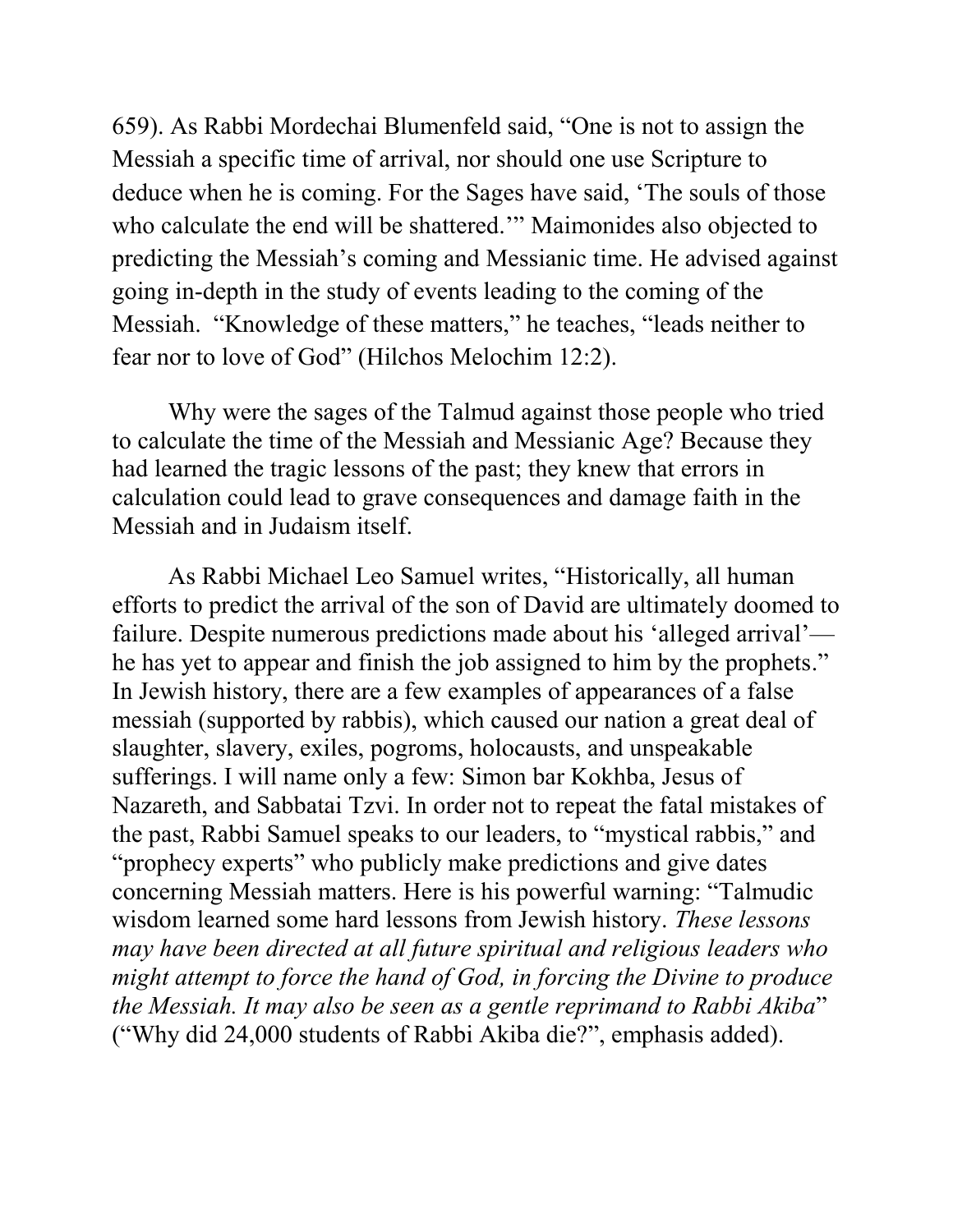R. Samuel understands that this giant of the Talmud, R. Akiva, and his vast "rabbinic cohort," by proclaiming the wrong man, Bar Kokhba, in the wrong time as the Messiah chosen by God, aroused the Judeans to revolt and took an essential part in the military and political battles against the mighty Roman Empire, without approval and support from the Almighty God of Israel; they made a monumental mistake and brought upon the Jewish people an unparalleled historical tragedy, the consequences of which we still suffer from in our day. Man is forbidden to calculate the Messianic times or to force the Divine to reveal the selfmade Messiah. In other words, as R. Yohanan ben Torta said in argument with R. Akiva, "I do not believe that the Messianic age can begin prior to rectifying the cause of the destruction of the previous Temple." In his opinion, the generation of the Bar Kokhba Revolt was no better than the generation that suffered the destruction of the second Temple (66–70 A.C.); therefore, he concluded, this generation had not merited the coming of the Messiah and the Redemption.

Without enthusiastic support from the religious authorities of the Sanhedrin and the Academy, without the spiritual leadership of "the Father of all Sages" and legions of his disciples and followers, the Bar Kokhba Revolt would not have been possible and could have been prevented.

Rabbi Riskin, the founder of the Center for Jewish-Christian Understanding and Cooperation, explains: "We see how the beginning of the end of any national uprising or even defensive war is when people supposedly on the same side deflect their energy away from the enemy and towards their own internal dissensions; *this is the causeless hatred*  which has always caused Israel to miss our chance for redemption!"

The author of the book *Blood Moons, Shmittah and Jubilee Connection Revealed* describes the situation thus: "The Jewish Sages" have famously quipped: 'Ever since the destruction of the Temple, prophecy was taken away from prophets and given to fools and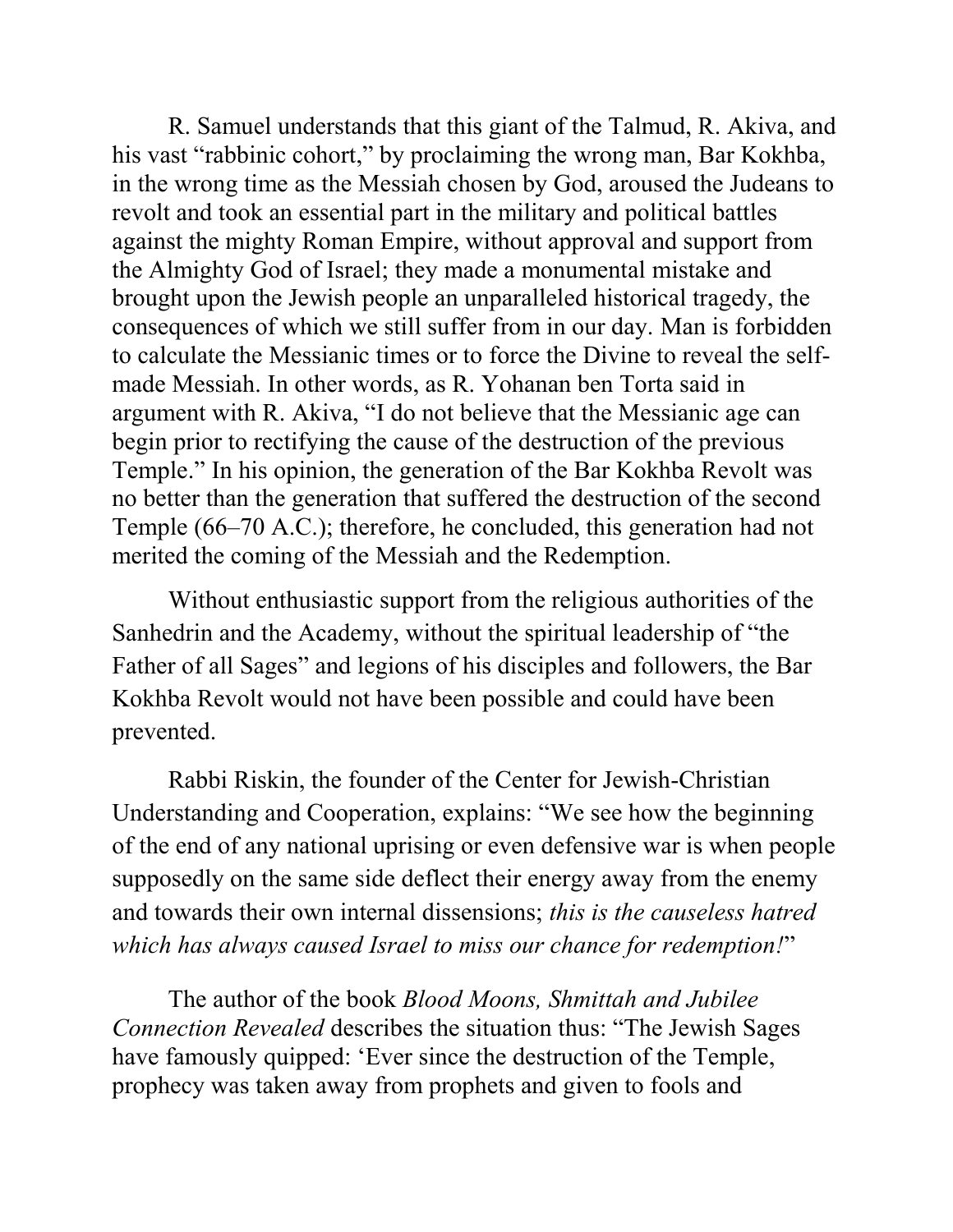toddlers'" (*BIN*, by [Raphael Poch,](https://www.breakingisraelnews.com/author/raphael_poch/) September 6, 2015). However, this situation is going to change. In a latter days, when God will dwell in the midst of His people Israel, He will pour His spirit upon all flesh, "and your sons and your daughters shall prophesy, your old men shall dream dreams, your young men shall see visions" (Joel 2:28).

It is important to know that God will not send the Messiah and redeem the whole house of Jacob—which definitely includes the "Lost" Ten Tribes of Israel in exile—until the entire nation repents and turns to our Creator. This is imperative. The Talmudic sages taught that "all the predestined dates for redemption have passed, and the matter now depends only on repentance and good deeds." Rabbi Eliezer categorically stated: "If Israel repents, they will be redeemed; if not, they will not be redeemed" (Babylonian Talmud: Tractate Sanhedrin, 97b).

Many scholars speculate on what Messiah will come first—ben Joseph or ben David. In the Midrash *Nistarot Rav* Shimon ben Yohai points out that, "If they are not pure, the Messiah ben Ephraim will come; and if they are pure, the Messiah ben David will come."This refers to the fact that the task of the Messiah ben Joseph is to correct the impurity of Israel and make its people repent and become righteous.

Instead of enthusiastically speculating and falsely revealing the dates of the Messiah's coming for the sake of sensational publicity, and without Scriptural foundation, and demanding the Almighty to deliver the Redeemer "right now," these spiritual leaders should direct their efforts toward repentance, good deeds, and knowledge of God. That is what the God of Israel wants, and what will be done.

Some religious leaders have announced that "we are living in an era when everything necessary to bring the redemption has been completed." Is that so? The answer is unequivocally 'no'. How can God send the Messiah and redeem His people today if Israel is bitterly divided into numerous political and religious parties. There is sectarian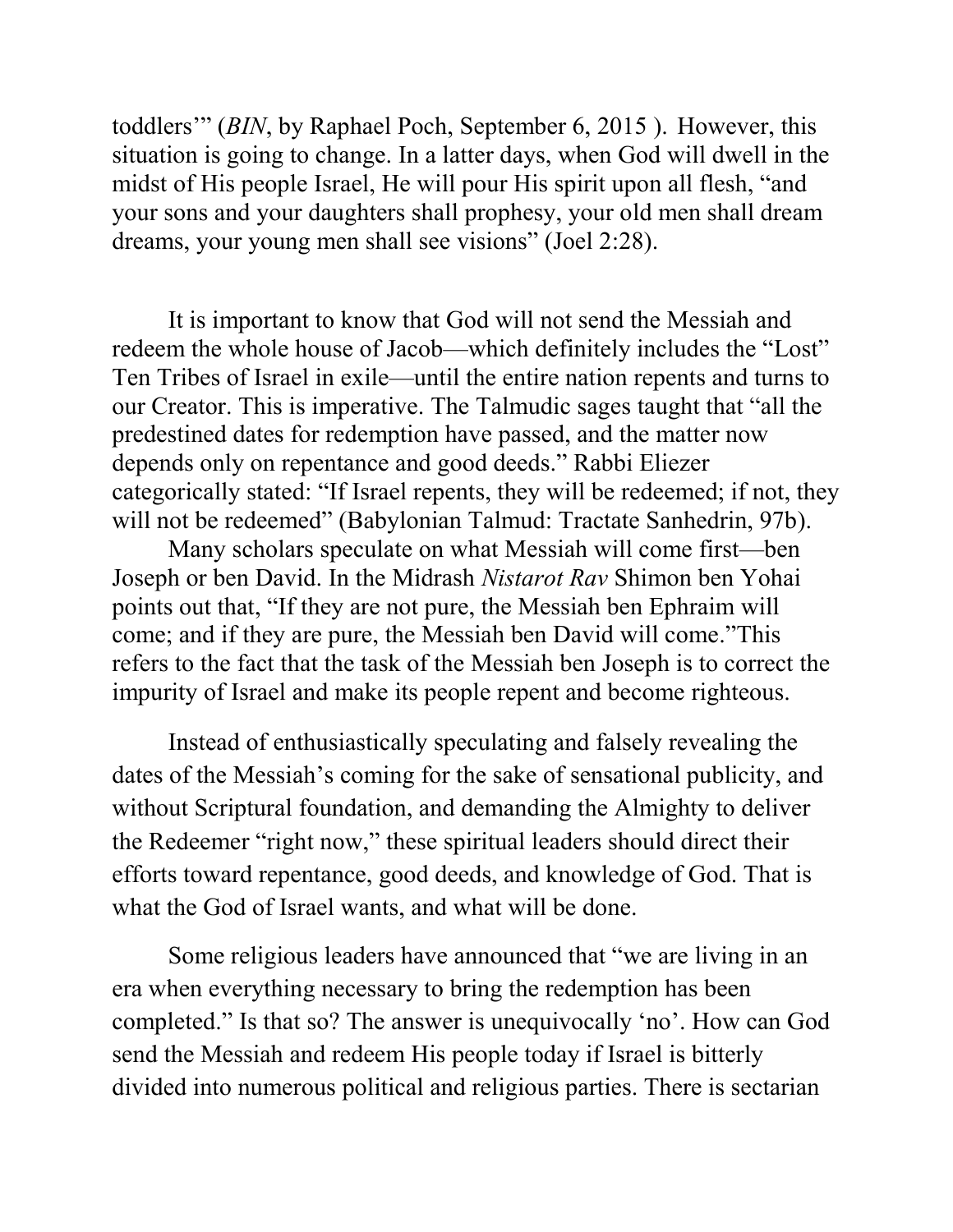rivalry, unresolved differences within the Torah community, unreasonable hatred, slander, idolatry, evil speeches, absence of love for God and lack of honor for fellow men. In the Hebrew Bible these sins of disunity and enmity are described as "envy, adversaries, and vex" (Isaiah 11:13): "Manasseh devours Ephraim and Ephraim, Manasseh: and they together shall be against Judah" (Isaiah 9:21). This is the reality of the Israelite Tribes today. These are the same sins that brought about the destruction of the First and Second Temples.

"It is inconceivable that the Redemption shall come about while we are still steeped in the sins for the sake of which God exiled us" (cf. Saadiah Gaon, Egypt-Babylon, 882–942CE, in his Book *Beliefs and Opinions*).

Among the Jewish people there are those who openly united with the sworn enemies of Israel and foolishly contributed towards the destruction of the Jewish state. They demonstrate against the Israeli Government, burn Israel's flags, and dream of giving the land of Israel to the Palestinians and living under their authority. Their leaders have not accepted the state of Israel because, as they say, God has not sent the Messiah and therefore not allowed it. As for those Jews who will not be granted the citizenship of the Palestinian Authority (as if there is any doubt), they must return to the countries of their exile and wait for the time when God sends the Messiah and allows them to return to the Promised Land. They even blame the Zionists for the death of the six million Jews during the Holocaust. What service to the Jewish people does the following statement of American Jews do: "We American Jews are thankful to be living under the trustworthy government of the United States of America and our honorable President Barack Obama and not under this traitor Netanyahu"?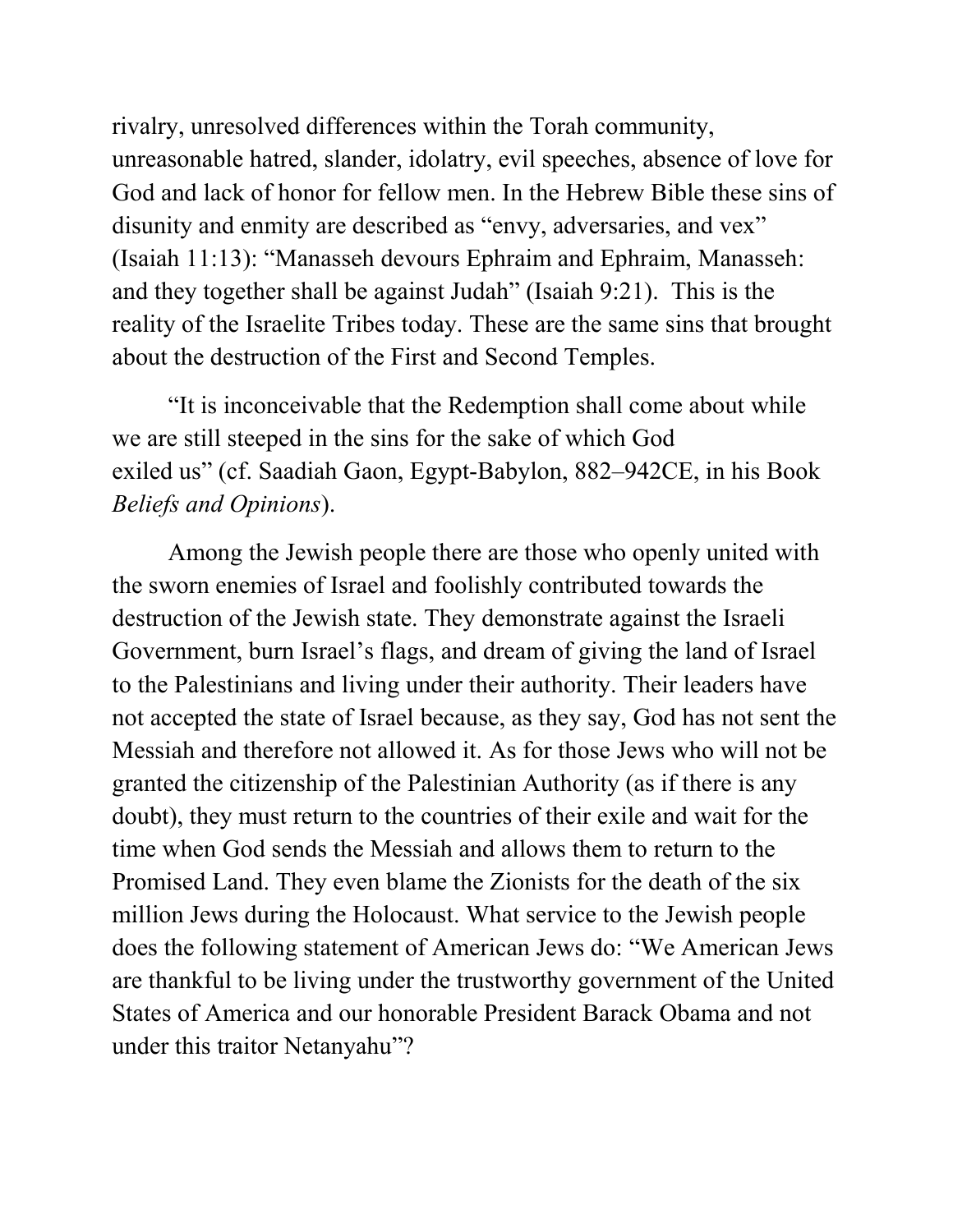Taking all of this into consideration, the conclusion is clear—we are not ready to receive Moshiach today. We must deserve his coming. We have to learn from past mistakes. Israel must repent and unite as never before. The prophet Isaiah says the same: "The Redeemer will come to Zion and to those in Jacob *who turn from transgression*" (Isaiah 59:20, emphasis added). In another place it says: "If My people, who are called by My name, will humble themselves and pray and seek My face and turn from their wicked ways, then I will hear from heaven, and I will forgive their sin and will heal their land" (2 Chronicles 7:14).

According to Rabbi Vaknin, "the Jewish world is running out of time. The stabbings, car ramming and shootings are very stern warnings to the Jewish people *to repent and to return* to a state of humility when it comes to their relationship with God and with one another" (*BIN*, "New Prophetic-Like Message at Cave of Elijah the Prophet", October 12, 2015).

Our Sages teach that, "Every generation in which the temple is not rebuilt is as wicked as the generation in which it was destroyed; for were we worthy, the Temple would have been rebuilt in our days" (Jerusalem Talmud, Yoma 5:1). While the people must make the effort, it is not their physical strength and human might which brings victories in the Messianic wars and Redemption but the God of Israel's! The generation that cannot uplift itself to the level of love of fellow man and accord honor to one other is not worthy of Redemption.

"As I live, says the Lord God, I have no pleasure in the death of the wicked; but that the wicked turn from his way and live: turn you, turn you from your evil ways; for why will you die, O house of Israel?" (Ezekiel 33:11).

# **The War of Gog and Magog**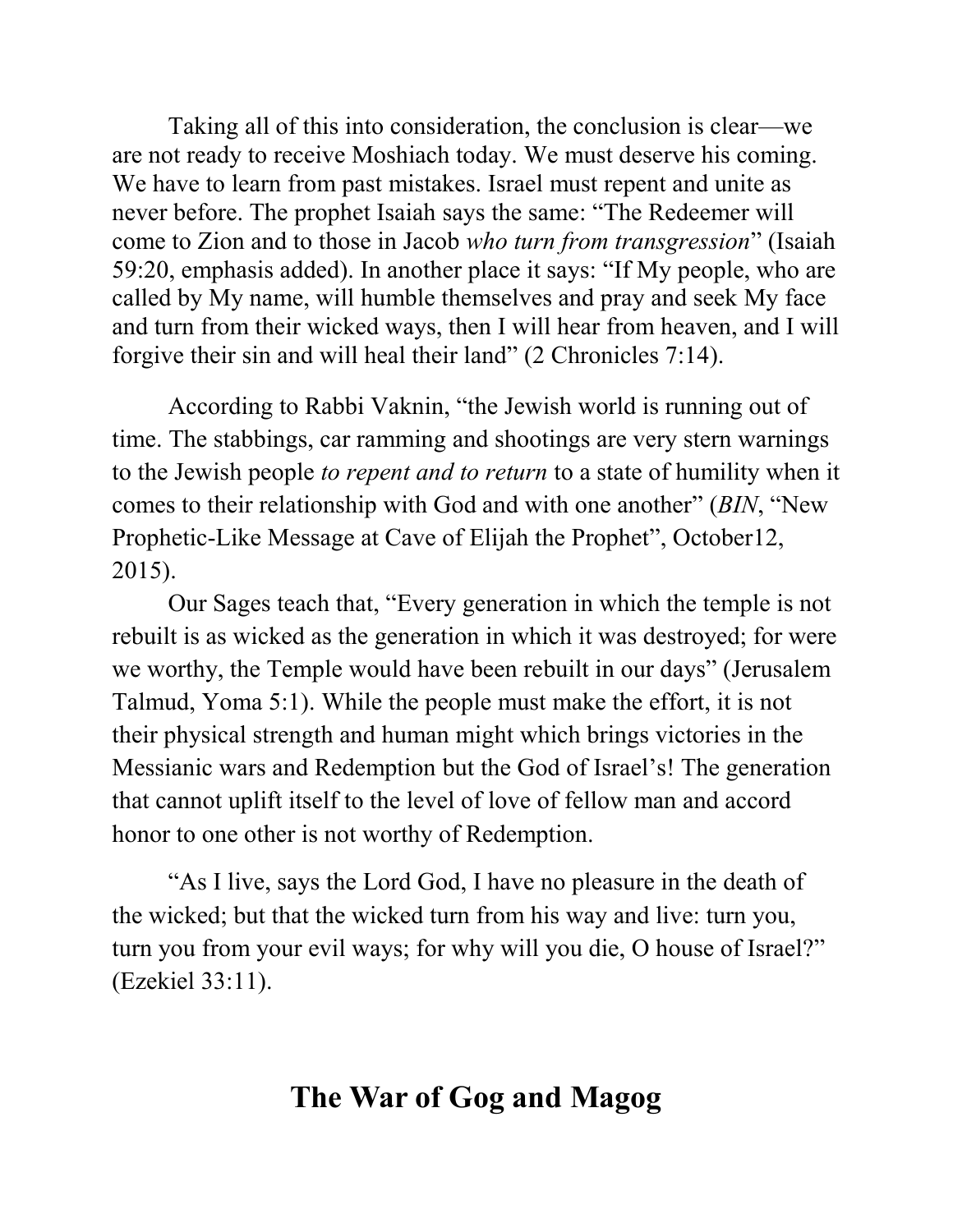Now let us see how "the prophecy experts" on the pages of *BIN* magazine have interpreted geopolitical news concerning the Biblical Gog and Magog War described in Ezekiel 38 and 39.

– Rabbi Amram Vaknin, a 76-year old Israeli mystic, after learning of Russia's involvement in military actions in Syria on the side of Bashar al-Assad's government in September 2015 and the building of a coalition of countries—including Syria, Iran, Iraq and China—to fight against ISIS, concluded that, "This situation is the beginning of the final War of Gog and Magog" (*BIN*, "Jewish Blood Being Spilled in Israel (this is Gog war)", by [Rivkah Lambert Adler,](http://www.breakingisraelnews.com/author/rivkahadler/) [October 12, 2015\).](http://www.breakingisraelnews.com/50922/mystical-rabbi-receives-frightening-prophetic-message-jewish-blood-being-spilled-jewish-world/)

- According to the Kloisenberger Rebbe, a 20<sup>th</sup>-century Hasidic rabbi, "when the Russians join forces with the spiritual descendents of Ishmael, who today are identified as Syria, Iraq, and Iran and are allies of Russia, it is not only a sign of the coming of the Messiah, but is also a sign of the beginning of the Gog and Magog War." Russia has become a central player in Syria, leading many to hypothesize that [Putin is Gog](https://www.breakingisraelnews.com/51078/do-putins-actions-in-syria-fulfill-the-prophecy-of-ezekiel-regarding-gog-and-magog-middle-east)  [and Russia is Magog](https://www.breakingisraelnews.com/51078/do-putins-actions-in-syria-fulfill-the-prophecy-of-ezekiel-regarding-gog-and-magog-middle-east) (*BIN*, "200 Years Ago, War between Turkey and Russia Prophesied as Sign of Redemption<sup>7</sup>, November 29, 2015).

"End Times author and rabbinic scholar [Rabbi Pinchas Winston](https://israel365.com/?s=winston) asserts that there is reason to believe we are, indeed, seeing the war of Gog and Magog, despite [claims](http://www.breakingisraelnews.com/50649/hassidic-rabbi-reveals-god-sweetened-judgementon-israel-by-moving-war-gog-magog-syria-jewish-world/) otherwise" (*BIN*, "Do Putin's Actions in Syria Fulfill the Prophecy of Ezekiel Regarding Gog and Magog?", October 14, 2015).

– Is the War of Gog and Magog connected to the Blood Moon and the holiday of Sukkot? The End of Days blogger Tomer Devorah [says,](http://palmtreeofdeborah.blogspot.co.il/2015/09/are-we-being-surrounded.html) "It really looks to me like the set-up for the Gog and Magog invasion!"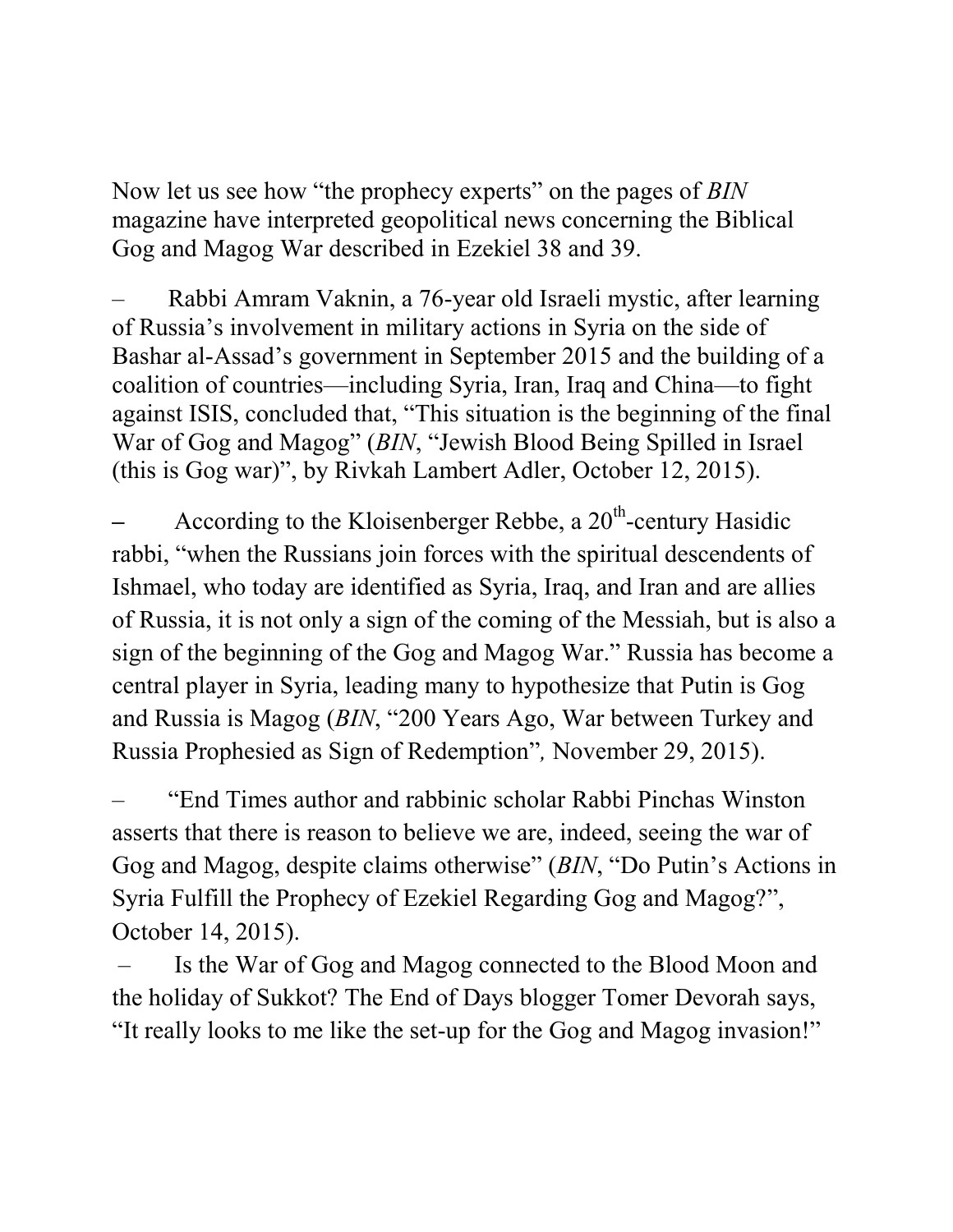Rabbi Yosef Mizrachi sees significant connections between the Blood Moon Tetrad and the Gog and Magog War. There are signs, both in current events and in Jewish tradition, that point to the possibility that the War of Gog and Magog, prophesied in the Books of Ezekiel and Zechariah, will happen *this year* on the Jewish holiday of *Sukkot* (the Festival of Tabernacles). Mizrachi puts these pieces together and emphasizes one more time that, based on the mystical tradition of Judaism known as Kabbalah, the rabbis of the Talmud understood "that the time that has the highest chance to have *this war* is [Sukkot,](http://www.breakingisraelnews.com/49689/messiah-will-come-on-sukkot-new-bible-codes-suggest-jewish-world/) and especially *this year*, when it is the end of [Shmittah](http://www.breakingisraelnews.com/48068/shmittah-market-trends-point-to-really-bad-crash-in-september/)" (*BIN*, "The Surprising Connections Between Sukkot and the War of Gog and Magog", October, 2015, emphasis added).

– An important Hassidic spiritual leader, Rabbi Sholom Berger, the Mishkolitz Rebbe, in his talk reported by the Hebrew language website [Sod1820,](http://sod1820.co.il/#gs.7Xp=930) offered a surprising Biblical interpretation of the War of Gog and Magog stating that, "contrary to the Biblical sources which describe the War of Gog and Magog as taking place in Israel, *the war has already begun and is taking place in Syria.*"That these words were not a mistake one can see from another statement, where the Mishkolitz Rebbe repeated that the war in Syria is a form of God's mercy on the land of Israel and the Israeli nation. "My heart tells me that God has mercy on Israel. Despite what the prophets prophesized, that the War of Gog and Magog needs to be inside Jerusalem, God is sweetening the judgment and is making this war *[happen in Syria](http://www.breakingisraelnews.com/49215/new-bible-code-reveals-messianic-implications-of-iranian-russian-and-syrian-partnership-middle-east/)*," he said ("War of Gog and Magog Already Began in Syria", October 9, 2015, emphasis added).

– Does the Iran Nuclear Deal Signal the Start of Gog and Magog?

Just before his passing in 1995, Rav Levi Sa'adia Nachmani, a mystical rabbi from Israel, clearly claimed that Korea is Magog. End of Days blogger Menachem Robinson consistently states in his blog *[The](http://absolutetruth613.blogspot.co.il/)*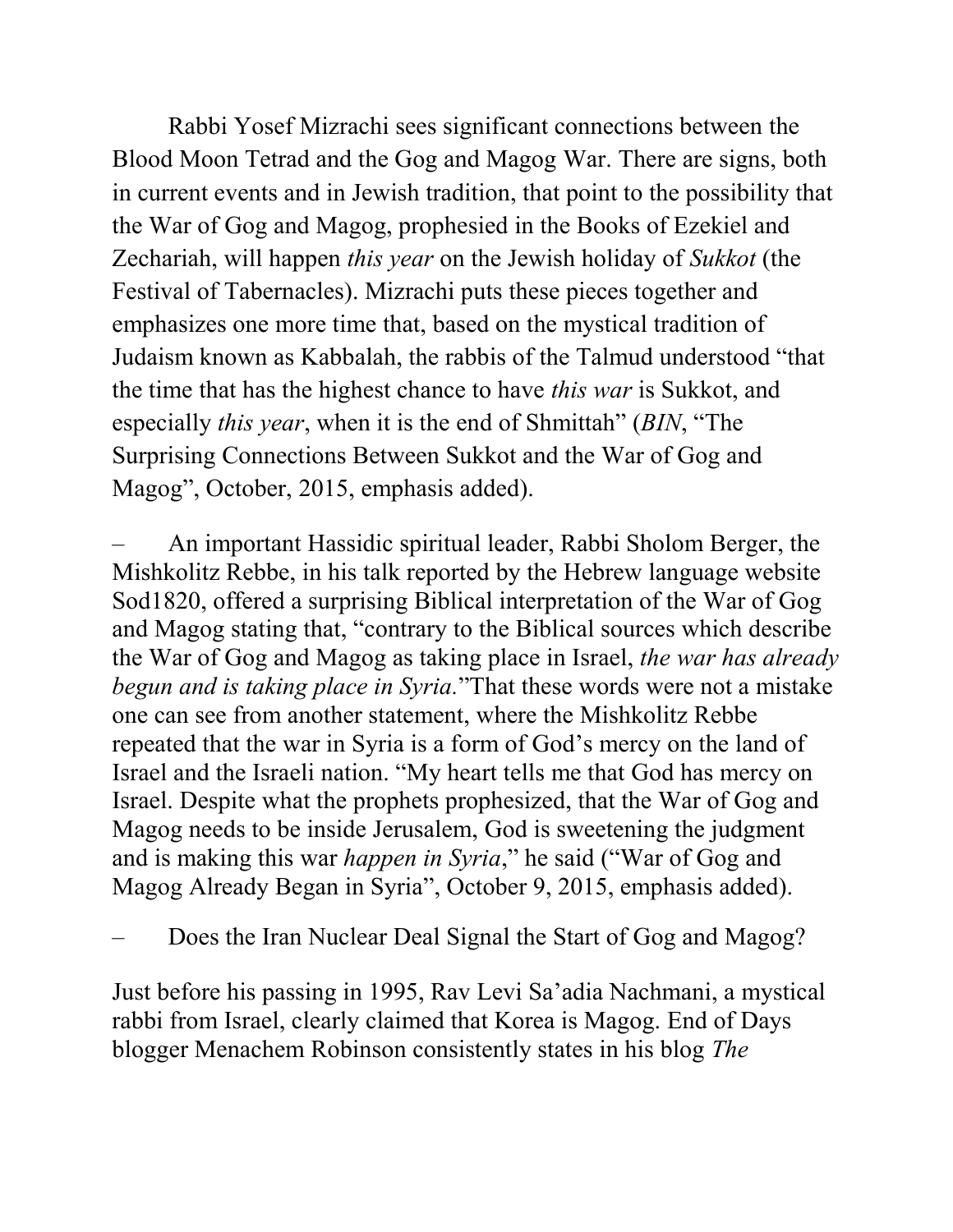*[Absolute Truth](http://absolutetruth613.blogspot.co.il/)* that Gog is former US President George Bush whom he calls "the evil Gog Bush" and Magog is the United States.

Speaking earlier this year in Lakewood, NJ, [Rabbi Mendel Kessin](http://torahthinking.com/1057/r-mendel-kessin-footsteps-of-mashiach-4182015/)  [predicted](http://torahthinking.com/1057/r-mendel-kessin-footsteps-of-mashiach-4182015/) that, after Obama leaves office, America will elect a strongly pro-Israel president and that America and Israel will join together in the War of Gog and Magog to fight ISIS and Iran (*BIN*, [July 16, 2015\).](http://www.breakingisraelnews.com/45260/iran-nuclear-deal-signal-start-gog-magog-jewish-world/)

– This astonishing account of Nathan, a 15-year-old Jewish teenager, caught the attention of people worldwide after his near-death experience. Nathan said the [War of Gog and Magog](https://www.breakingisraelnews.com/52225/75-year-old-vision-predicted-russias-role-syrian-conflict-final-war-gog-magog-jewish-world/) had already begun on the 27th of Elul, which happened to be past September 11, 2015, and will get much worse in the weeks or months to come. Coincidently, Russia officially entered the war in Syria (*BIN*, November 12, 2015).

**–** Turkey Shoots Down Russian Fighter Jet: Is this the Spark that Ignites a Messianic War? (*BIN*, November 24, 2015).

I guess we have to stop here. There is no end to such predictions on the pages of *BIN*. We have no need, space or time to list them all. The main thing is the nature of these "prophecies."

Now I will show the other perspective on the War of Gog and Magog based on the verses of the Hebrew Bible, the Talmud, Rabbinical literature, the opinions of the sages, and analyses of ongoing geopolitical events.

# **When will the Gog and Magog War start?**

A). First of all, let me answer the question: When will the Gog and Magog War start? According to our sage Rambam (Maimonides, 1135– 1204AC), the greatest authority of Rabbinical Law and Tradition, "The plain meaning of the words of the prophets seems to indicate that the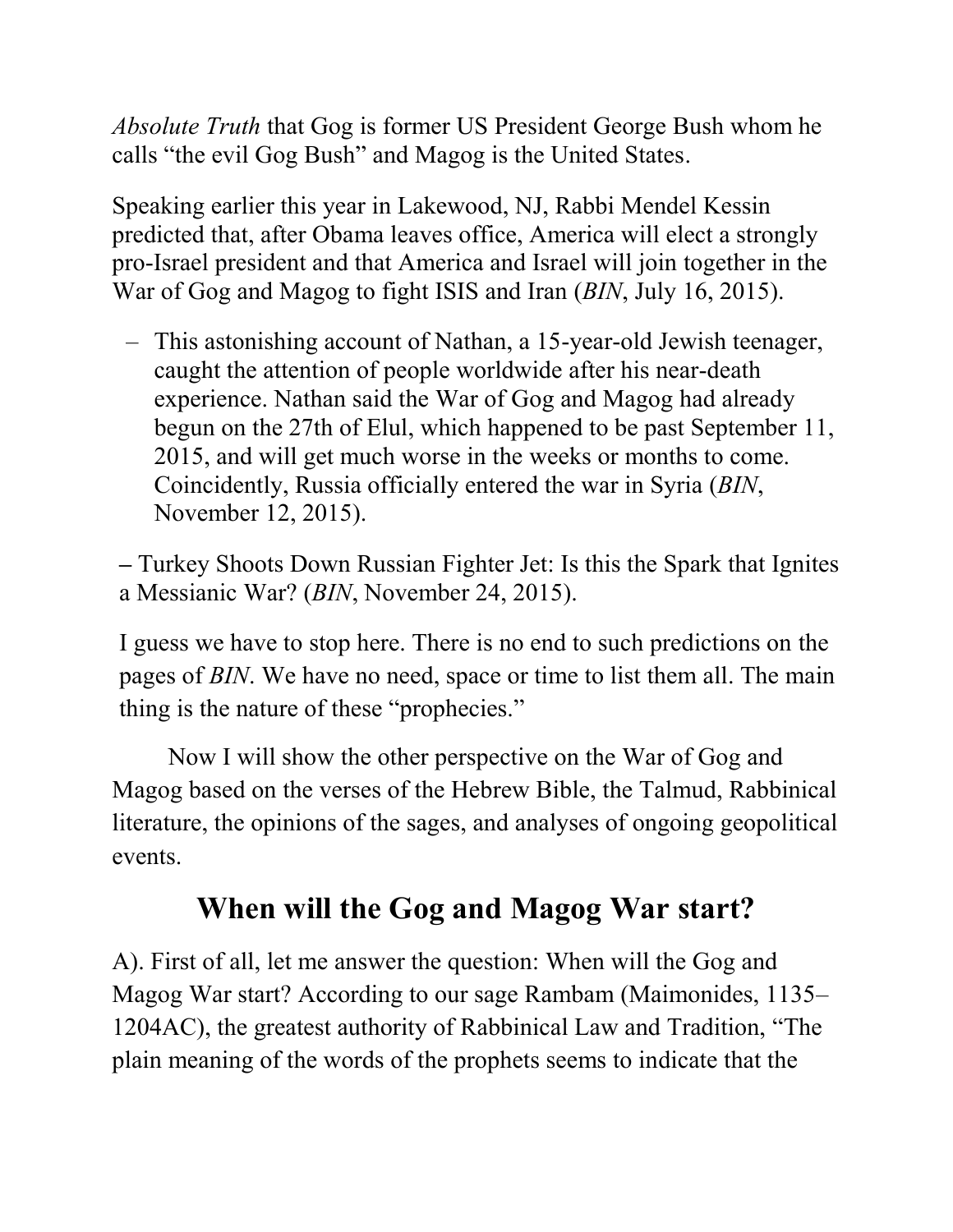*war of Gog and Magog will take place at the beginning of the Messianic Era"*(Mishneh Torah, Hilkhos Melakhim 12:2, emphasis added).

What does it mean—"The Messianic Era"? It means that the Messiah has already been revealed and ushered the world into the Messianic Era. Without God sending the individual called "the Messiah," there would not be the Messianic Time. It is as simple as this. So, to repeat what Maimonides said, the War of Gog and Magog will start shortly after the Messiah's arrival. Does this statement contradict the words of the prophet? No, it does not. That is what the prophecy says: "*After many days* thou shalt be visited: *in the latter years* thou shalt come into the land [of Israel] (Ezekiel 38:8; emphasis added).

There is another important message in the  $11<sup>th</sup>$ -century (CE) Midrash Vayosha (or Wa-Yosha), based on Exodus 14:30 and 15:18, describing the events of the Gog and Magog War: "*And when the days of the Messiah arrive*, Gog and Magog will come up against the Lord of Israel, because they will hear that Israel is without a king and sits in safety" (emphasis added). I would like to put this question to the "prophets" of *BIN*: Since the Messiah has not yet come and the Messianic Era has not begun, why do you mislead readers with the notion that the Gog and Magog War has already started?

B). Let us continue to ponder the question of the timing of the Gog attack. I truly can't believe how these scholars have made false predictions contrary to the simple, literal words of the prophet Ezekiel. Gog's armies will invade the land of Israel in the latter days, when the House of Jacob will come to the Holy land from forceful exile out of many nations and will dwell in safety, all of it. That is what the prophet said (Ezekiel 38:8). Gog plans to attack God's people when they are most vulnerable: "I will go up to the land of unwalled villages; I will go to them that are at rest, that dwell safely, all of them dwelling without walls, and having neither bars nor gates" (Ezekiel 38:11). These are the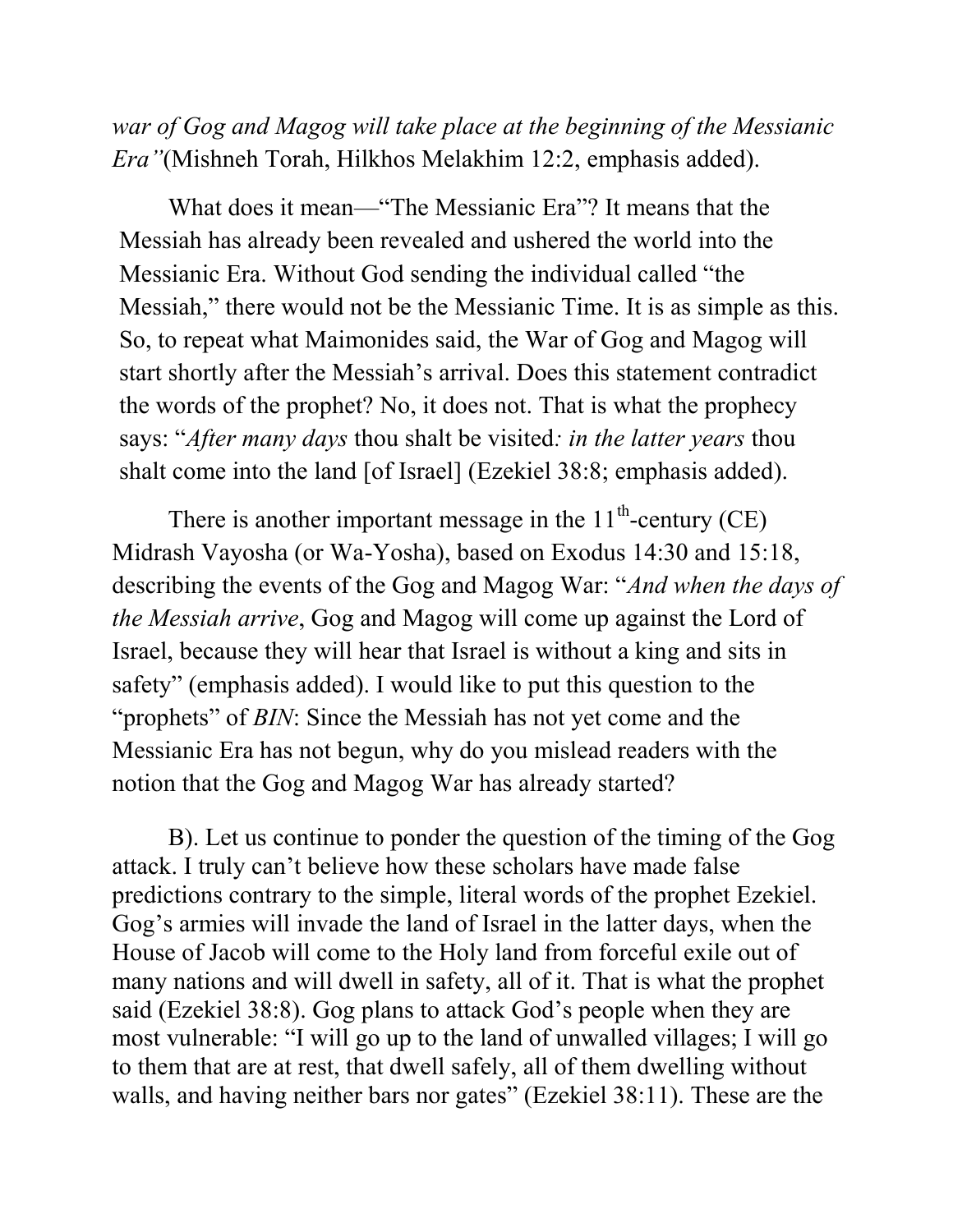words of God transmitted through the prophet. How can one ignore the plain meaning of the prophecy and come up with absolutely different scenarios? These are important conditions of Gog's attack. I repeat, Gog will attack Israel only when Israel meets these conditions, that is, be at rest and safety, "having neither bars nor gates." Does one have any doubt that such a description of Israel's safety and well being points to Messianic Time?

Does Israel live in security and safety now? Of course not. Everybody knows the situation: such conditions cannot be applicable to Israel today because it is surrounded by 22 Arab-Muslim enemy-nations dreaming of throwing all Jews to the sea and repossessing their Godgiven land. The young Jewish state has been attacked by Arab-Muslim countries since its birth. Out of necessity Israel has fought several wars against aggressive neighbors, miraculously overcoming its enemies and triumphing over them. There are Palestinian uprisings in the West Bank and Gaza, intifadas, bloody terrorist organizations of Hezbollah and Hamas, suicide bombers, car bombings, killings, and knife stabbings. As we write, at this very moment, the citizens of Israel are dying on the streets of Jerusalem, Tel Aviv, Haifa, Rishon LeZion — all over the Holy land — at the hands of fanatical haters who value death more than life. And there is an Islamic Republic of Iran whose nuclear ambitions and terror are spreading, whose leaders openly announce their intention to wipe Israel from the face of the earth. As the Prime Minister of Israel Benjamin Netanyahu says, "Today there are also those who rise up against us and threaten to destroy us. They did not succeed in the past, and they will never succeed."

Common sense obviously dictates that in such circumstances we cannot say that Israel lives in peace and safety. Furthermore, Israel fortified its borders with walls of concrete, iron, razor wire, and modern electronics complete with all kinds of sensors, motion detectors, infrared cameras, and ground radars. Israel literally imprisons itself behind walls and fences. Ehud Barak said it more figuratively: "Israel is a villa in the jungles." The walls and fences have helped to keep the terrorists away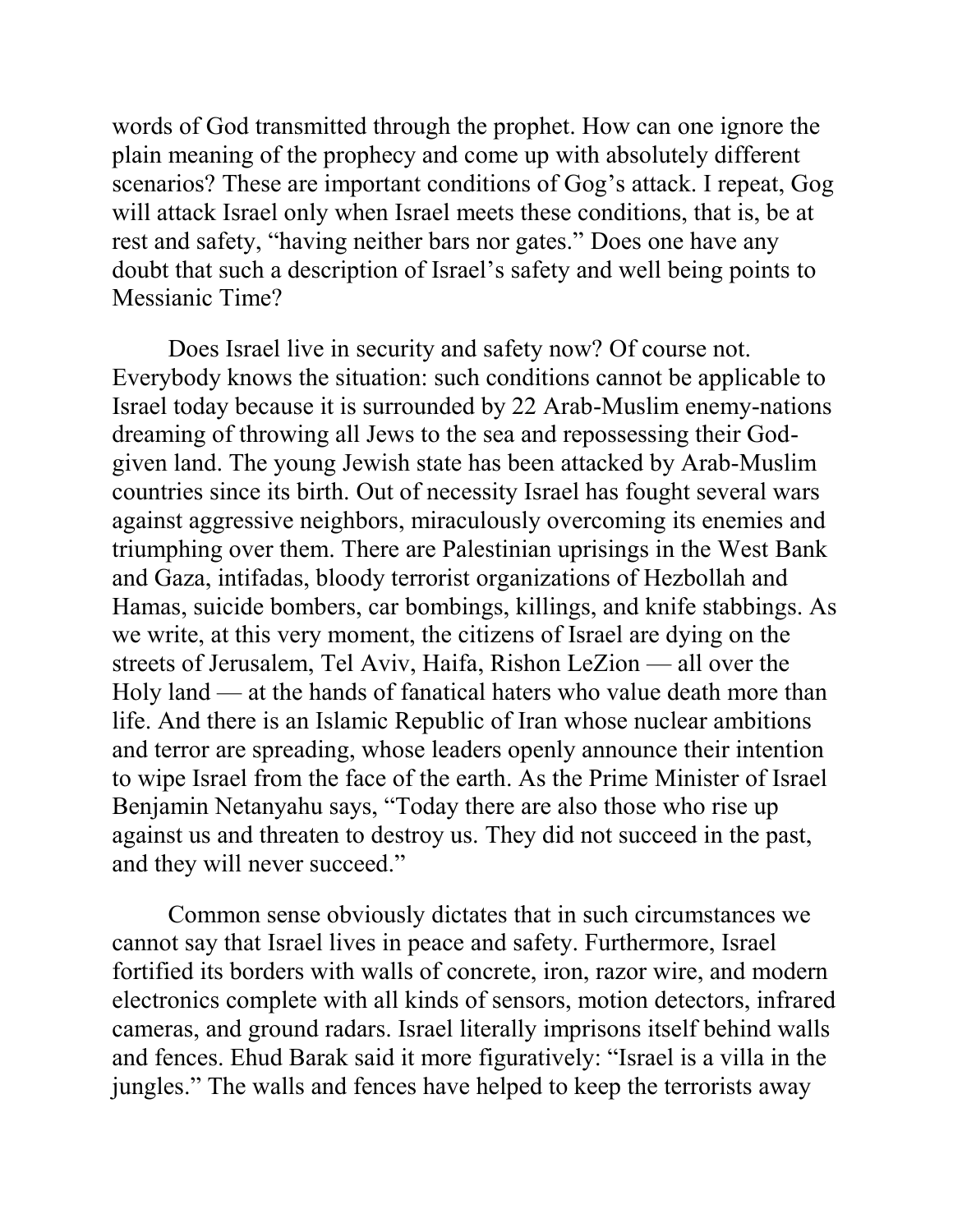but have not stopped thousands of rockets and missiles from being fired into Israel by Hezbollah and Hamas militants. The neighboring Arab-Muslim states have continued threatening Israel's existence and aiming for its destruction. By no means has Israel dwelt in safety; it has become a defensive fortress among "evil neighbors" (Jeremiah  $12:14-17$ ). Certainly such a situation does not correspond to the description of the prophet regarding the Gog attack on Israel, so we can firmly conclude that the Gog and Magog war will not occur until Israel dwells in peace and security, as outlined by the prophet Ezekiel. The majority of the *BIN* "prophets" have disregarded this very important message.

#### C). **Why will Gog attack Israel?**

The answer is given right away: To take a spoil and to take a prey, to plunder and loot. Gog will turn his hand against the resettled ruins and people gathered from nations, rich in livestock and goods, living at the center of the land (Ezekiel 38:12). What richness and treasure will Israel have that will trigger Gog's attack? As I pointed out above, this war will happen at the beginning of the Messianic Age. This prophecy is not speaking of the present-day Jewish state of Israel, but rather of the time when the Messiah will be revealed, when Judah is already reunited with the Ten Tribes of Israel. It will occur in the "latter days," at the beginning of the Messianic Era. The riches of people and material things unexpectedly overflow Israel: "Lift up your eyes roundabout and see; they all gather together, they come to you. Your sons will come from afar, and your daughters will be carried in the arms. Then you will see and be radiant, and your heart will thrill and rejoice; because the abundance of the sea will be turned to you, the wealth of the nations will come to you. A multitude of camels will cover you, the young camels of Midian and Ephah; all those from Sheba will come; they will bring gold and frankincense, and will bear good news of the praises of the Lord. And the ships of Tarshish will come first, to bring your sons from afar,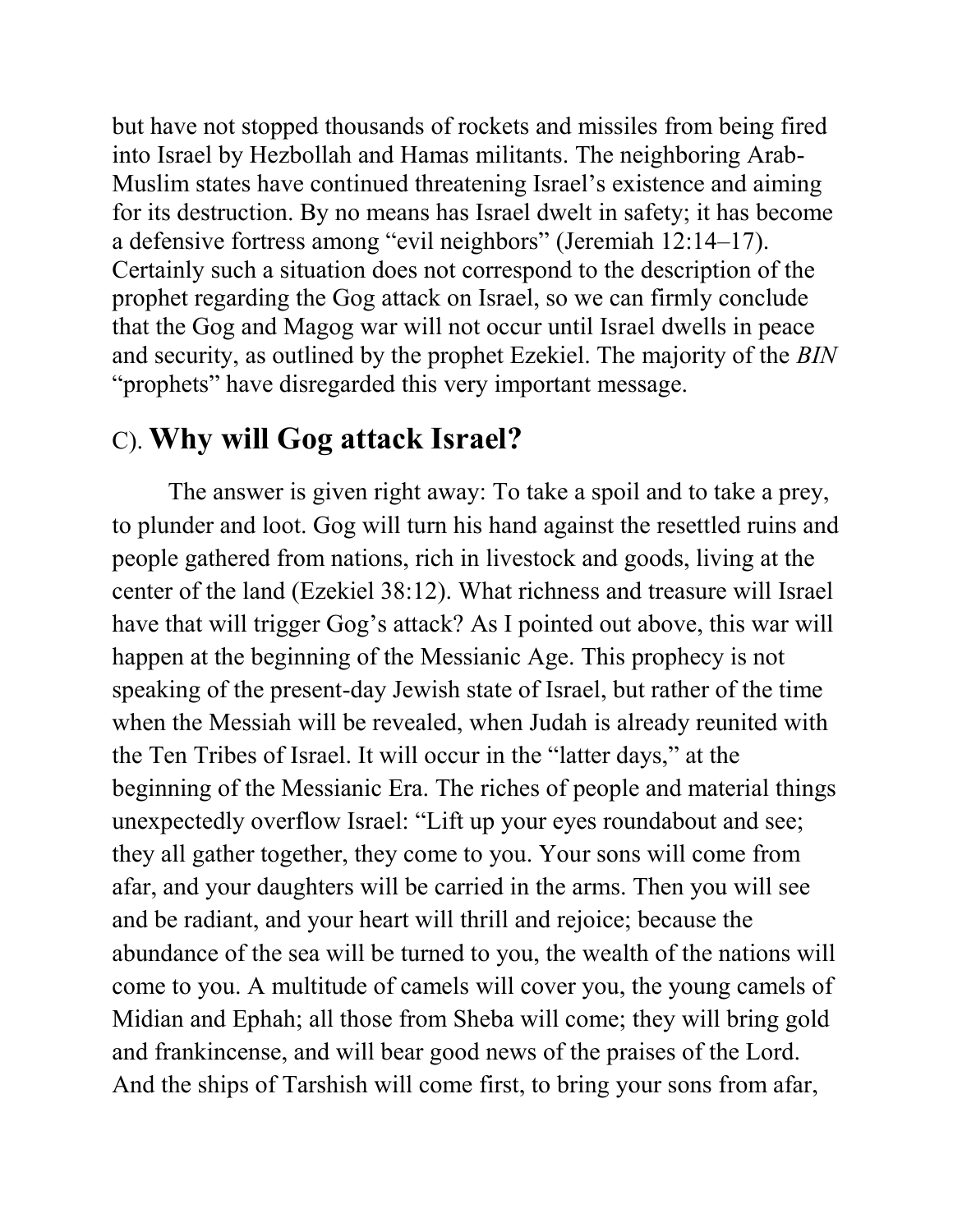their silver and their gold with them" (Isaiah  $60:4-6, 9$ ). This passage speaks of Judah's and Ephraim's reunification on the Holy land with the revealed Messiah in their midst. The riches and wealth of Ephraim's nations, primarily the USA, Canada, Australia, Europe and other countries of Israelite origin will relocate, together with the Israelite population, to the Promised Land.

This period of time will not be peaceful, and there will not be an abundance of material goods elsewhere. There will be a few Messianic wars and destructions in the beginning, but Israel with its brilliant Commander-in-Chief the Messiah (son of Joseph or son of David), will be victorious over the enemies and lead the world toward peace, brotherhood, spiritual and material fulfillment, and worshipping of the one and only God of the universe — the God of Israel. During this period of time, the world economy will collapse; there will be substantial shortages of food, drinking water, natural resources and, most importantly, an energy crisis with no gas and oil available. These sources of energy are limited and non-renewable. With the fast-growing economies of China, India, Pakistan and the other previously undeveloped countries of Asia, South America and Africa, these resources have already reached their 'peak' production levels and have begun to decline. The world desperately needs renewable sources of clean and inexpensive energy that will change the ways of living on our planet. Meanwhile, thanks to the national talent for innovation in science and technology and discoveries of huge reservoirs of natural gas and oil under the Mediterranean Sea and in the Golan Heights, which should meet the needs of Israel for more than 100 years, Israel's economy will blossom with astounding growth and become the strongest economy in the world. This will open a new era of prosperity, peace and happiness for Israelites.

In addition, I have to mention here that the peaceful situation in Israel as the Bible describes it, as a "land of unwalled villages," "people at rest," "having no bars, no gates" (Ezekiel 38:11), will be achieved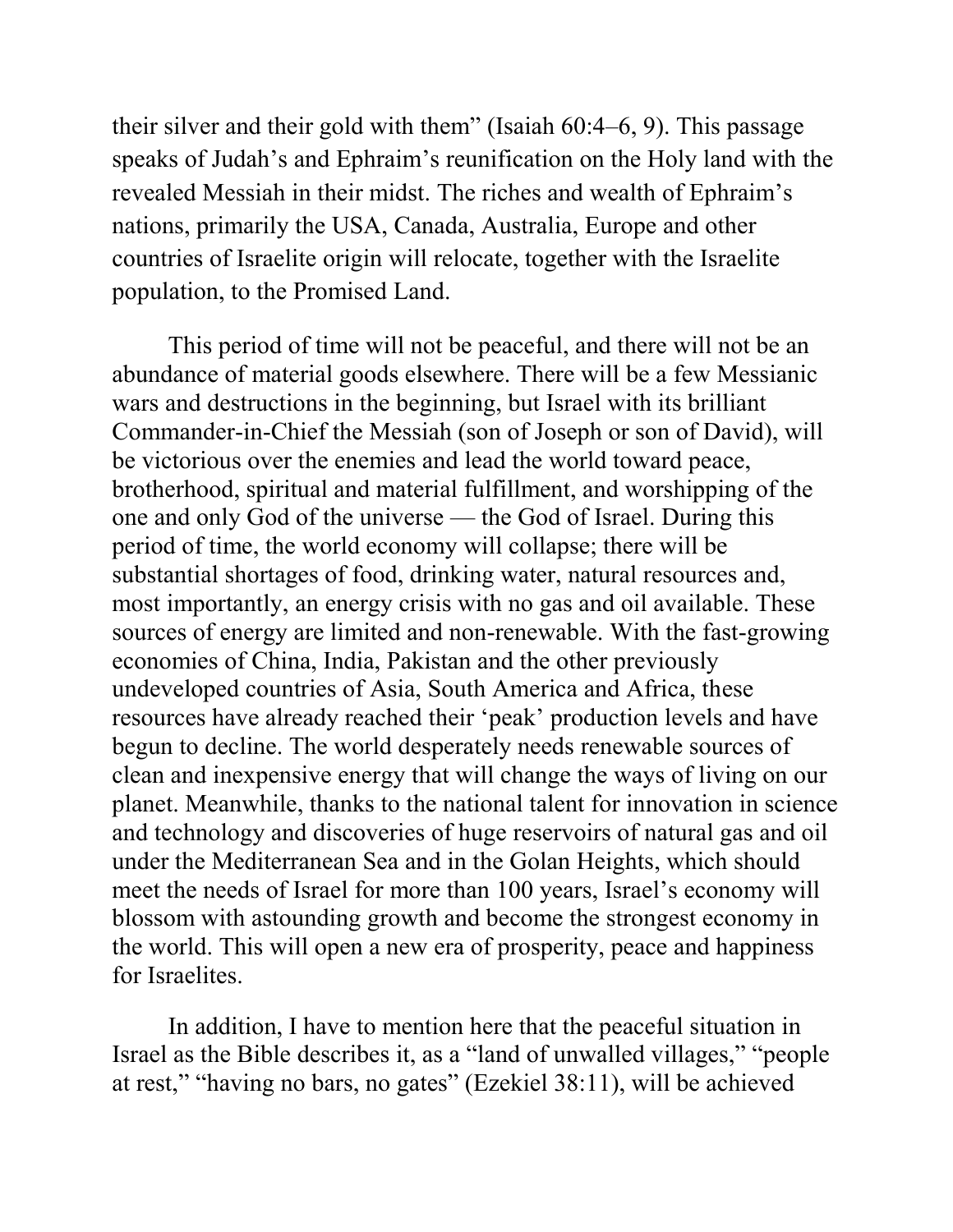only after defeating the surrounding aggressive Arab-Muslim nations by IDF (Isaiah 11: 14; Zechariah 12:6). These nations are listed in Psalm 83:6–8. They are Edomites, the Palestinians of the West Bank, the Amalekites and Philistines of Gaza, Ammon and Moab of Jordan, Lebanon, Syria, and of course Hezbollah, Hamas and other terrorist organizations. All those enemies will be wiped out from the Holy Land. Israel will repossess its territories and reestablish its borders to its Biblical dimensions as was prophesied in the Hebrew Bible: "Unto your descendants have I given this land, from the river of Egypt unto the great river, the river Euphrates" (Genesis 15:18; Numbers  $34:1-13$ ).

It is important to note here that the war of Psalm 83, which is not by all means identical with the war of Gog, will happen long before the War of Gog and Magog will commence. With these Biblical facts established, how could "the prophecy experts" contend that the War of Gog and Magog has already begun in our time?

#### D). **Judah and Israel**

Here is another essential sign, which confirms the notion that the time for the Gog and Magog war has not yet come. Not many Biblical scholars realize the difference between the Jews (the tribes of Judah, Benjamin, and most of Levy, the modern-day Jews around the world, and the Israelis, the citizens of the state of Israel), and Israel (the "Lost" Ten Tribes of Israel still in exile). If one reads the Bible on the subject of Judah and Israel attentively, it becomes evident that since the division of the United Kingdom of Israel into two separate and independent Kingdoms of Israel (Ten Tribes) and Judea (Two and a half Tribes), circa 930BCE, God's prophets have constantly made a careful distinction between the Kingdom of Israel and the Kingdom of Judah, between the Israelite people and the Jewish people. God has dealt with these two kingdoms and nations separately throughout Scripture. And it will be that way until the advent of the Messiah and Redemption in the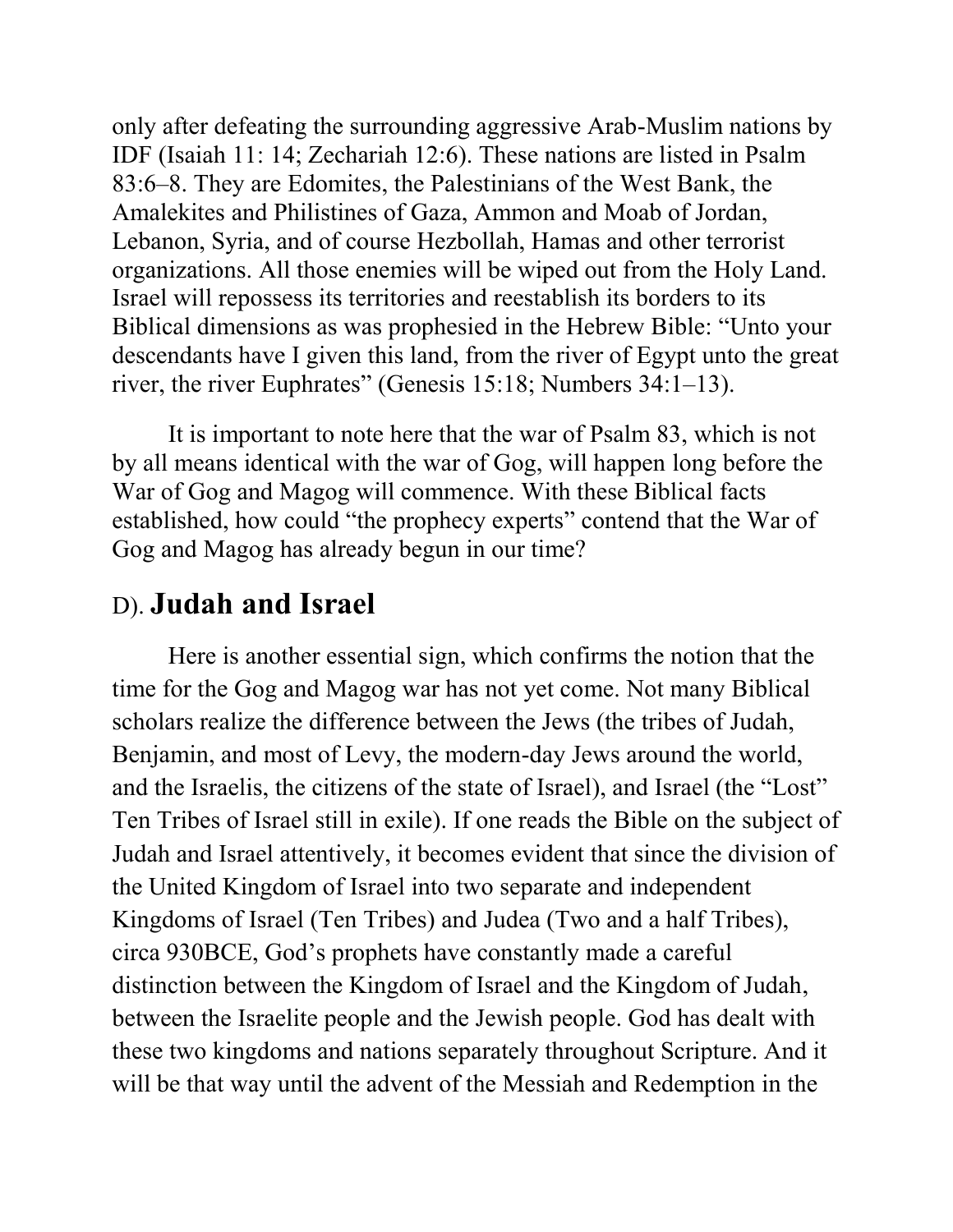last days. "Behold, the days come, saith the Lord, I will perform that good thing which I have promised unto *the house of Israel* and to *the house of Judah*" (Jer. 33:14, emphasis added).

Many Rabbis and scholars have misunderstood the Biblical teachings of Israel and the End Time Prophecies of Reunification, Ingathering and Redemption of all the Tribes of the House of Israel and have applied the fulfillment of all these future prophecies to the Jews only. In the Hebrew Bible there are so many prophecies for the latter years pertaining to Judah and Israel separately that our conclusion cannot be wrong—Judah and Israel today are not synonymous! Regardless of the fact that these nations are of the same Semitic stock, being twelve sons of the Patriarch Jacob, they are different nations now, living in different countries of the world, having different histories, cultures, languages, traditions, and religions. The God of Israel has never said that Israel is Judah and Judah is Israel.

If somebody is interested to learn about the Judah and Israel deeper and in a more details, I would strongly recommend contacting the real expert on Israelite Tribes, Yair Davidiy. He is a remarkable scholar from Jerusalem, who has devoted most of his life to find and correctly identify the Lost Ten Tribes, the author of many well researched books on this subject, founder and Editor-in-Chief of the on-line magazine *Hebrew Nations.* Here is his E-address: [yair@britam.org](mailto:yair@britam.org)

Despite all of the overwhelming evidence (especially the "two sticks" of Ezekiel 37:15–28), including the statement of great Nahmanides that "There was no Redemption for the Ten Tribes who remained in exile" (Sefer HaGeulah, *The Book of Redemption*), these people have rejected the plain truth of the Hebrew Bible and absolutely have not differentiated the meanings of the names Judah, Israel, Jerusalem, Samaria, Ephraim, Manasseh—for them it all means Jews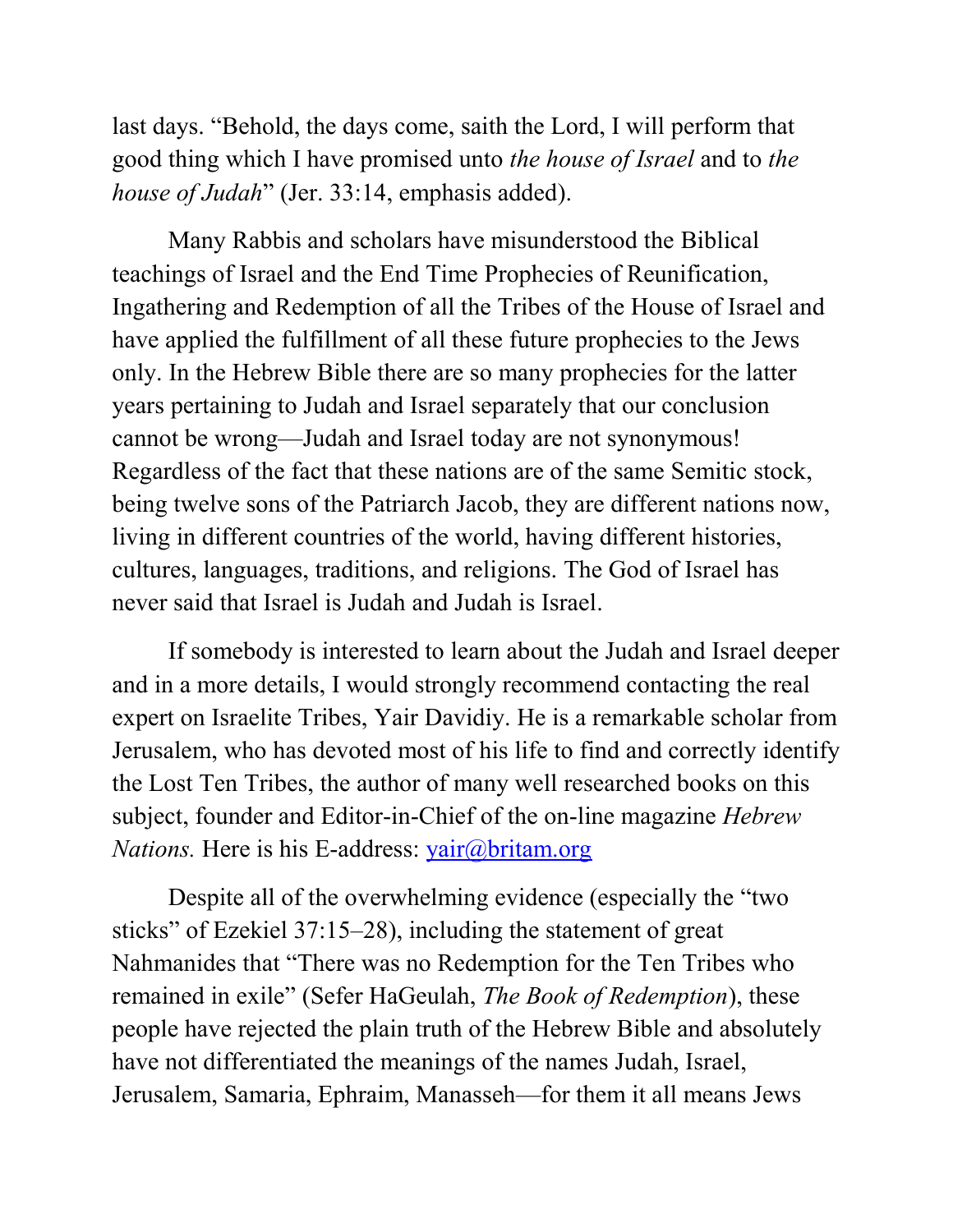and nothing else. They teach that Judah is Biblical Israel, and all the future prophecies of reunification and redemption have pertained to Judah only. They ignore the simple and clear teaching of the Restoration of the whole House of Jacob in the End Time: "And I will cause *the captivity of Judah* and *the captivity of Israel* to return, and will build them, as at the first" (Jer.  $33:7$ , emphasis added). It has never happened in the past. Fulfillment of this prophecy is in the future, in the "latter" days."

God's multiple prophecies of future defeat and subjugation of the Philistines, Moabites, Ammonites and Edomites, nations listed in Psalm 83:6–8, will not come to fruition until one more condition is met: reunification of the "Lost" Ten Tribes of Israel with Judah. The Ten Tribes did not die out and disappear from history. It is the Word of God that all Twelve Tribes of the House of Israel will be represented among the nations in the End Times. Israel will not be forgotten or rejected by God: "You are My servant. I have chosen you, and will not cast you away" (Isaiah  $41:9$ ).

When the strongest superpower in the world, this sleeping giant, Joseph, fully awakens to his Israelite identity and acknowledges his God and Savior, the God of Israel, he will finally reunite with his brothers of the Jewish nation. The return of the tribes is fundamental and is an essential dimension of Judaism. This union equals peace, prosperity, and fulfilled prophecy. The reunification of all the families of Jacob will be the beginning of a new Messianic age of Liberation and Redemption.

I purposely made this introduction in order for readers to better understand my following startling statement: In the time of Gog's attack, all the Twelve Tribes of Israel will have been already reunited and live in the Biblical geographical borders of the Holy land. What is the evidence? Well, since we have established that this war will start in the beginning of the Messianic Age with the Messiah being revealed, it is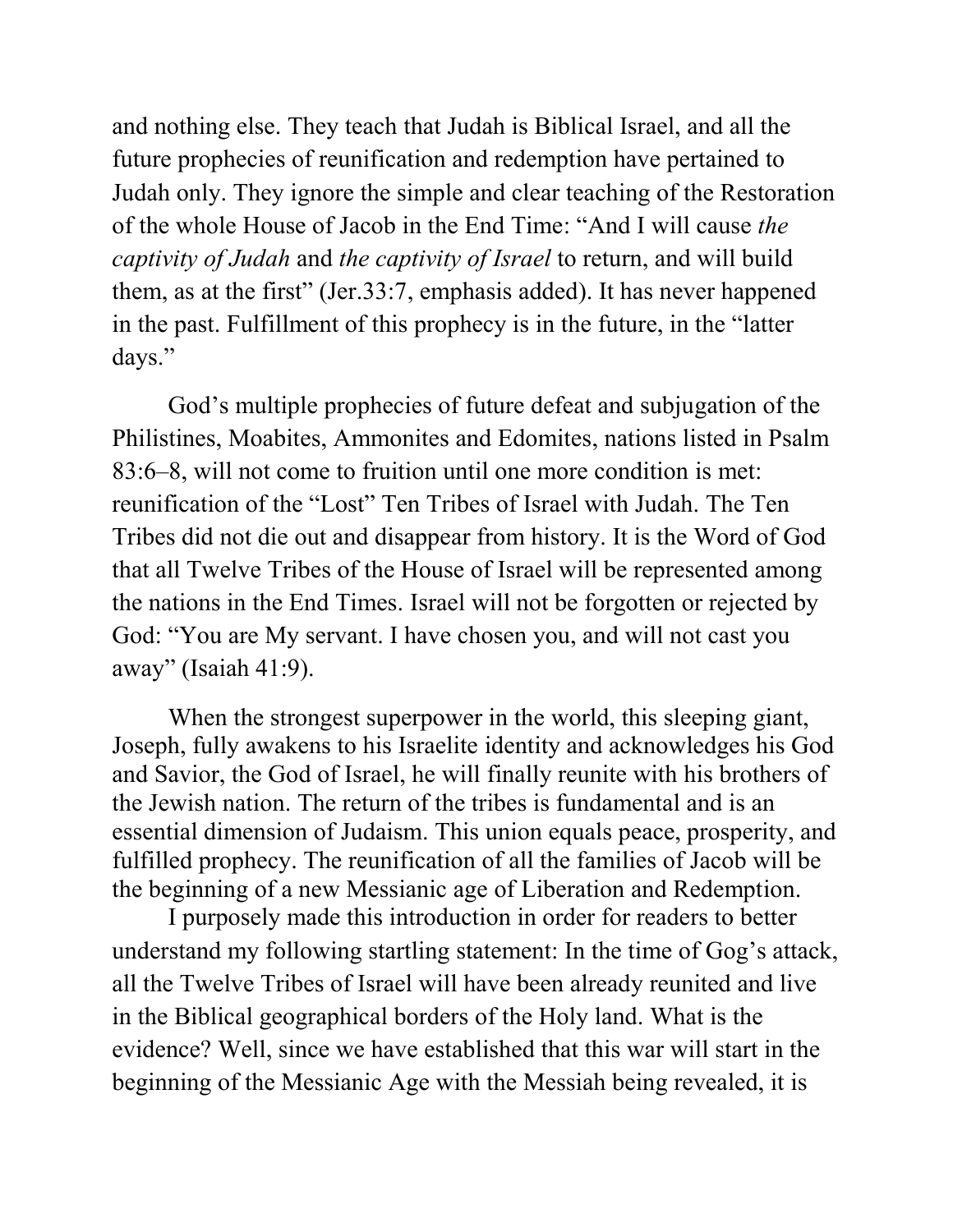common sense to conclude that the Messiah will reunite the whole House of Jacob (Judah and Joseph-Ephraim), according to the prophecy of Ezekiel 37: 16–22 and the teachings of Judaism, which maintain that reunification of the Israelite tribes is one of the most important tasks of the Messiah. The other thing to consider is the language of the prophecy. When God speaks to Jews, He uses the words "Judah," "daughter of Jerusalem," "Zion," or "the House of Judah." None of these terms were used in Ezekiel's prophecy concerning the war of Gog and Magog. Of course, there are some exceptions, when the term "Israel" could apply to the Jews only. To distinguish it rightly, it is imperative to study the context of the verses involved. Careful analysis of chapters 38 and 39 undoubtedly shows that the Almighty speaks of the whole House of Israel: "Therefore, son of man, prophesy and say to Gog, Thus said the Lord GOD; in that day when *My people of Israel* dwells safely, shall you not know it?" (Ezekiel 38:14, 16, emphasis added). The other chapter further confirms that God speaks of all Twelve Tribes of Jacob: "So will I make My holy name known in the midst of *my people Israel*" or: "And seven months shall *the house of Israel* be burying of them, that they may cleanse the land" (Ezekiel 39:7, 12, emphasis added). "My people Israel," "the House of Israel"—these are the perfect expressions of the name of Biblical Israel, which includes all the Twelve Tribes of Israel (Judah and Ephraim).

So, here is another question for *BIN*'s so-called prophets: How could you predict the Gog and Magog war in our days if the reunification of the whole House of Israel did not take place, and the Holy land was occupied only by Judah, the modern-day Israelis?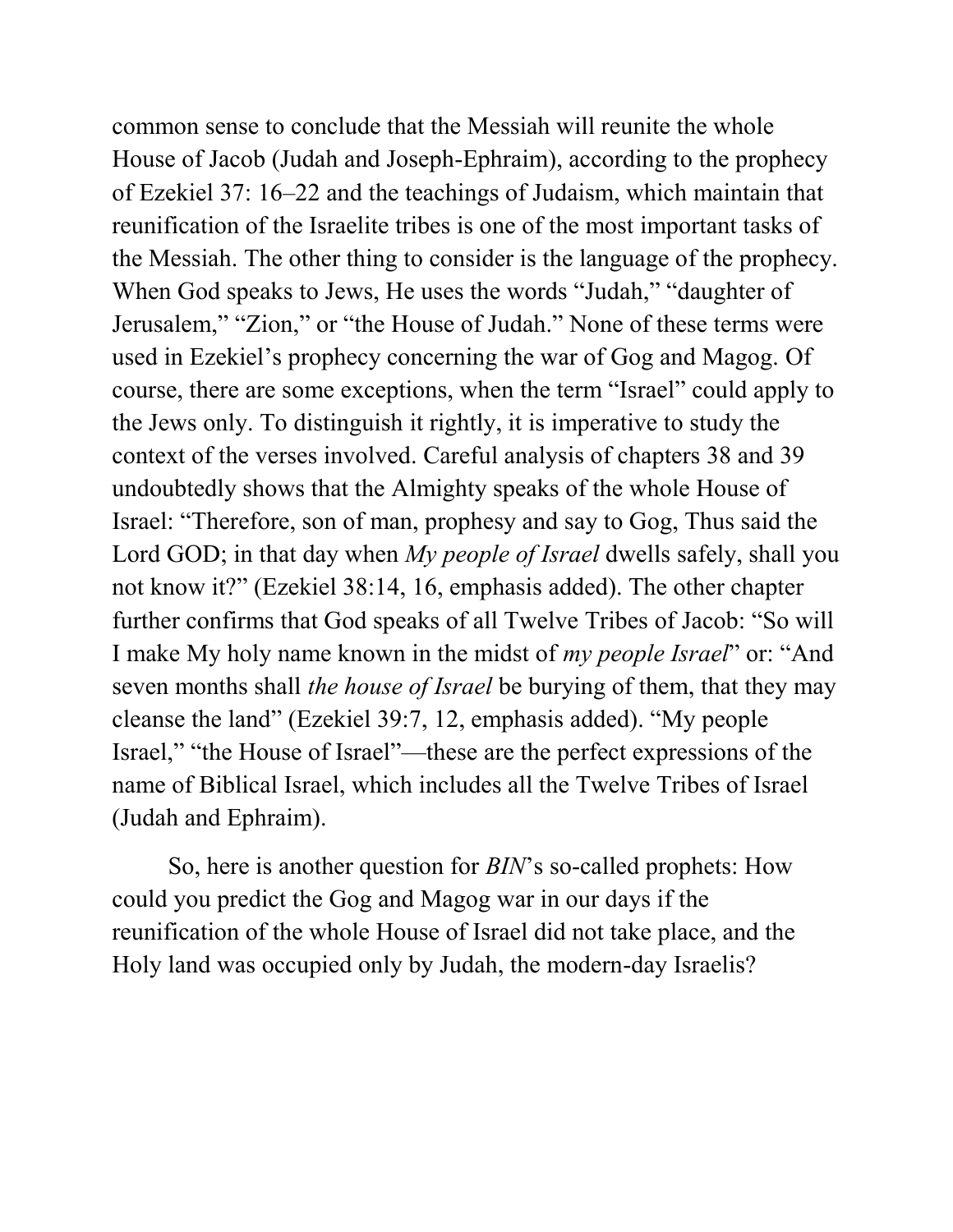#### E).**Where will the battle of Gog and Magog take place?**

God named this place plainly and clearly — hordes of Gog will invade "My land," "the mountains of Israel," the land, the inhabitants of which were brought out of the nations. He also calls this land "the center of the world" (Ezekiel 38:8, 12). All of the translators of Scripture have understood that "My land" and "the midst of the land" is the Land of Israel. Furthermore, there are indisputable passages that cannot be twisted and understood other ways. Speaking of the Gog and Magog judgment, God declares that it is He personally who will deal with Gog's armies: "You shall fall upon the mountains of Israel," "On that day I will give Gog a burial place in Israel," "seven months shall the house of Israel be burying of them, that they may cleanse the land" (Ezekiel 39:4, 7, 11–12). No matter how one squares it, the land of Israel, not Syria, is the target of the Gog attack.

In his book *The Ishmaelite Exile*, Rabbi Yechiel Weitzman explains that Ezekiel prophesied that the war of Gog and Magog will be fought outside of Israel. "According to the prophecy of Yechezkel (Ezekiel), the Jewish nation will not be involved at all in the war of Gog, for it will take place only in the mountains of the north," he writes (*BIN*, December 20, 2015). To properly understand the meaning of "the Mountains of Israel," I would advise this author to take a good look on Ezekiel Chapter 36, where God asked the prophet to issue a prophecy to the Mountains of Israel: "Prophesy therefore concerning *the land of Israel*, and say unto the *mountains*, and to the *hills*, to the rivers, and to the *valleys*… You will be plowed and sown. And I will multiply men on you, all the house of Israel, even all of it: and the cities shall be inhabited, and the wastes shall be built" (verses  $1, 4, 9$ , and  $10$ , emphasis added). This description clearly shows that the prophet Ezekiel speaks of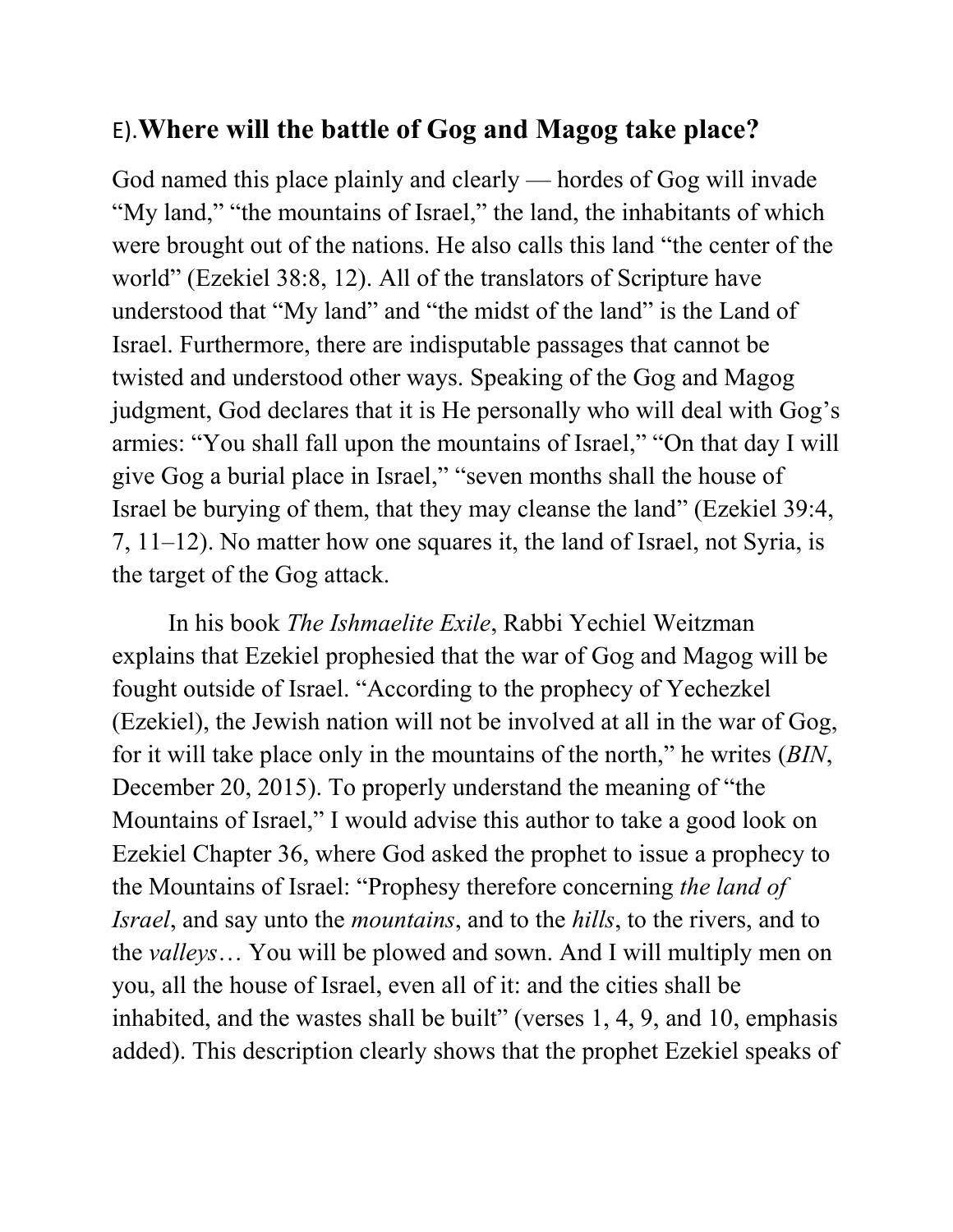the Holy land, which also includes the Mountains of Israel. Both terms are monosemantic, having one and the same meaning.

There are scholars commenting in *BIN* who not only disregard the words of the Almighty, but intentionally give their own interpretation of the prophecy, thinking they please and serve God. That is what Rabbi Sholom Berger, the Mishkolitz Rebbe, does: "Contrary to the Biblical sources which describe the War of Gog and Magog as taking place in Israel, *the war has already begun and is taking place in Syria*‖ (*BIN*, October 9, 2015, emphasis added). In light of the Scriptural evidence given above, does not this statement sound absurd? And, besides, who gave this scholar the authority to change the words of God? Is it not written that, "You shall not add unto the word which I command you, neither shall you take away from it" (Deuteronomy 4:2)?

#### F).**What nations will take part in Gog's coalition?**

There will be Japhetic nations (Gomer, Meshech, Tubal, and Togarmah), including Persia, who identified with Japheth's son Teras, and two Hamitic nations of Lybia and Ethiopia in Gog's coalition. The Japhetic people are to be the main components of the Gog coalition. In Midrashic literature Gog identified not as Japheth but Edom or Romulus, founder of Rome. Although Gog's land is Japhethic, he himself is a descendent of Esau (Chevlei Mashiach BiZemaneinu; R. Saadia Gaon, Emunos VeDeos 8:2). The sole initiator and leader of the campaign against Israel will be the Edomite king Gog. Malbim (1809–1879 ACE) says that the identity of Gog is unknown and to be shrouded in mystery until the time he actually comes. The main fighting force will be the Japhethites (Bereishis Rabbah 76:5).

There is another Talmudic opinion that Gog's armies will consist of the seventy nations of the world, because the numerical value of Gog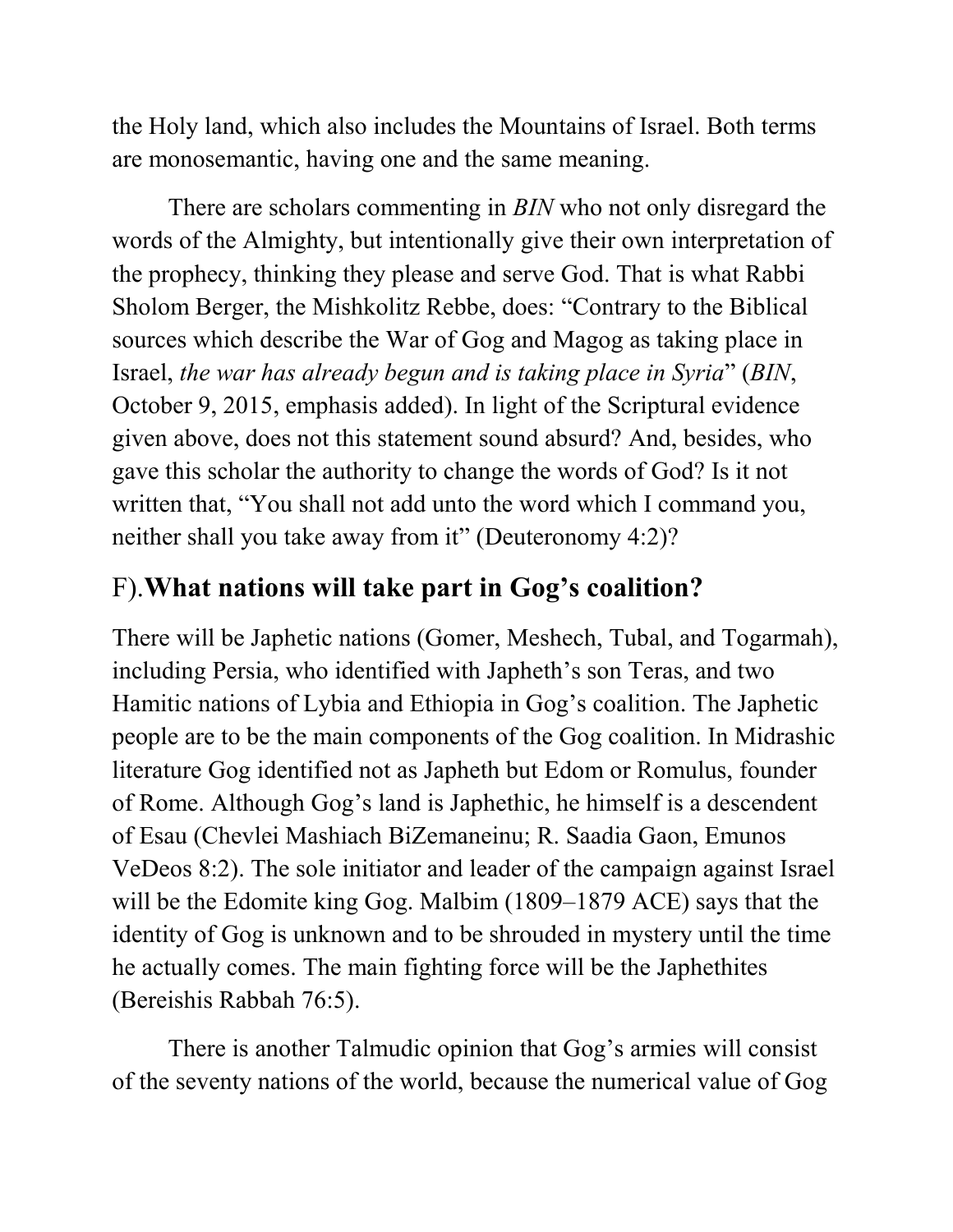and Magog is 70 (Midrash Tanchuma to Korach). In another place it says that the four kingdoms that subjugated Israel separately will come against her all together (Yalkut Shimoni 1:76).

The Biblical commentators in *BIN* are confused on this subject too. [Rabbi Mendel Kessin predicted](http://torahthinking.com/1057/r-mendel-kessin-footsteps-of-mashiach-4182015/) that after Obama leaves office America will elect a strongly pro-Israel president, and "America and Israel will join together in the War of Gog and Magog to fight ISIS and Iran"(*BIN*, [July 16, 2015\). D](http://www.breakingisraelnews.com/45260/iran-nuclear-deal-signal-start-gog-magog-jewish-world/)oes he not realize that in the time of Gog's attack, ISIS will be long past?

Others think that the war of Gog and Magog has already begun in Syria, and that therefore Israel has to fight against Syria, Russia, ISIS, Iran, Hezbollah and other terrorist groups. This is a great misconception. Israel will not fight in Gog's invasion with anybody. The "experts" have not studied the Ezekiel prophecy properly. There is not one word there saying that Israel will literally (physically) fight the armies of Gog and Magog. The God of Israel will do battle for His people, as it is written: ―Behold, I am against you, O Gog, the chief prince of Meshech and Tubal. I will turn you around, and I will strike your bow out of your left hand, and will cause your arrows to fall out of your right hand. You shall fall upon the mountains of Israel, you, and all your hordes, and the people that are with you: I will give you unto the ravenous birds of every sort, and to the beasts of the field to be devoured. I will give Gog a burial place in Israel. And I will send a fire on Magog, and among them that dwell carelessly in the isles: and they shall know that I am the LORD" (Ezekiel 38:3; 39:3, 4, 6, 11).

The same declaration is found in the Midrash: "I have many messengers whom I can send into battle. *But the war against Gog and Magog I shall wage myself.* Their destruction shall be complete" (Esther Rabbah 7:23, emphasis added). Another example, which pertains to the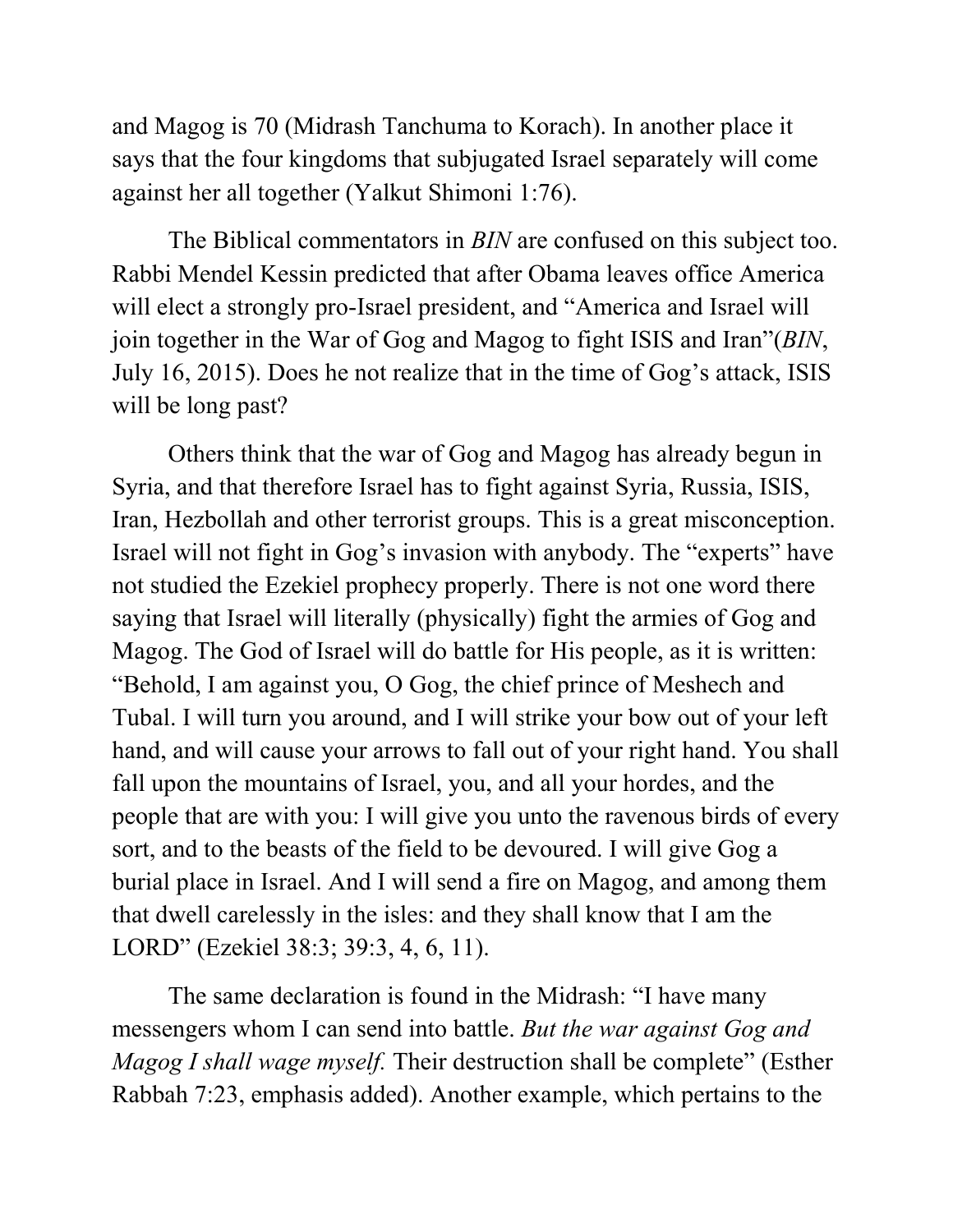prophecies of Daniel 40 and Psalm 83 (the two future consequent wars long preceding the Gog's attack), is the King of the North, representing the European Union under the leadership of Assur-Germany. God emphasizes through the Prophet Isaiah that He will personally judge the King of the North, that is, Assur: "Assyria will fall by no human sword; a sword, not of mortals, will devour them" (Isaiah  $31:8$ ). Although this is not the subject of the current discussion, I want to make the point that in the wars of Psalm 83 the IDF will fight surrounding Arab-Muslim enemies and ultimately destroy them, but Assur (Psalm 83:8) will be dealt directly by God in the same manner as with Gog.

Many scholars are amazed by the fact that Ezekiel 38 and 39, in describing the war of Gog and Magog (who are basically the descendants of Japheth) against Israel do not mention the Semitic nations as participants in these military campaigns. There is no Edom or Egypt, nor are Ammon and Moab, Syria or Saudi Arabia—all of Semitic stock — mentioned. Do you wonder why? Because these Arab Semitic nations who "plotted with one consent" against Israel in Psalm 83 will have been soundly defeated by the Israelites (IDF) with the help of the Almighty on account of their aggressiveness and murderous deeds.

The Bible testifies that Israel executed the judgments of God towards Edom a long time before Gog's hordes invaded Israel. This judgment was so severe that "there shall not be any remaining of the house of Esau" (Isaiah 34:5, 8; Obadiah 1:18), so how could Edom be a member of the Gog coalition? Psalm 83, Isaiah 11:13–14, and Zechariah 12:6 and 14:12 speak of the prophesied defeat of those nations, which will occur before the war of Gog and Magog — that is why the Arab Semitic countries will not be physically able to join Gog's hordes and that is why their names were not mentioned in the prophecies of Ezekiel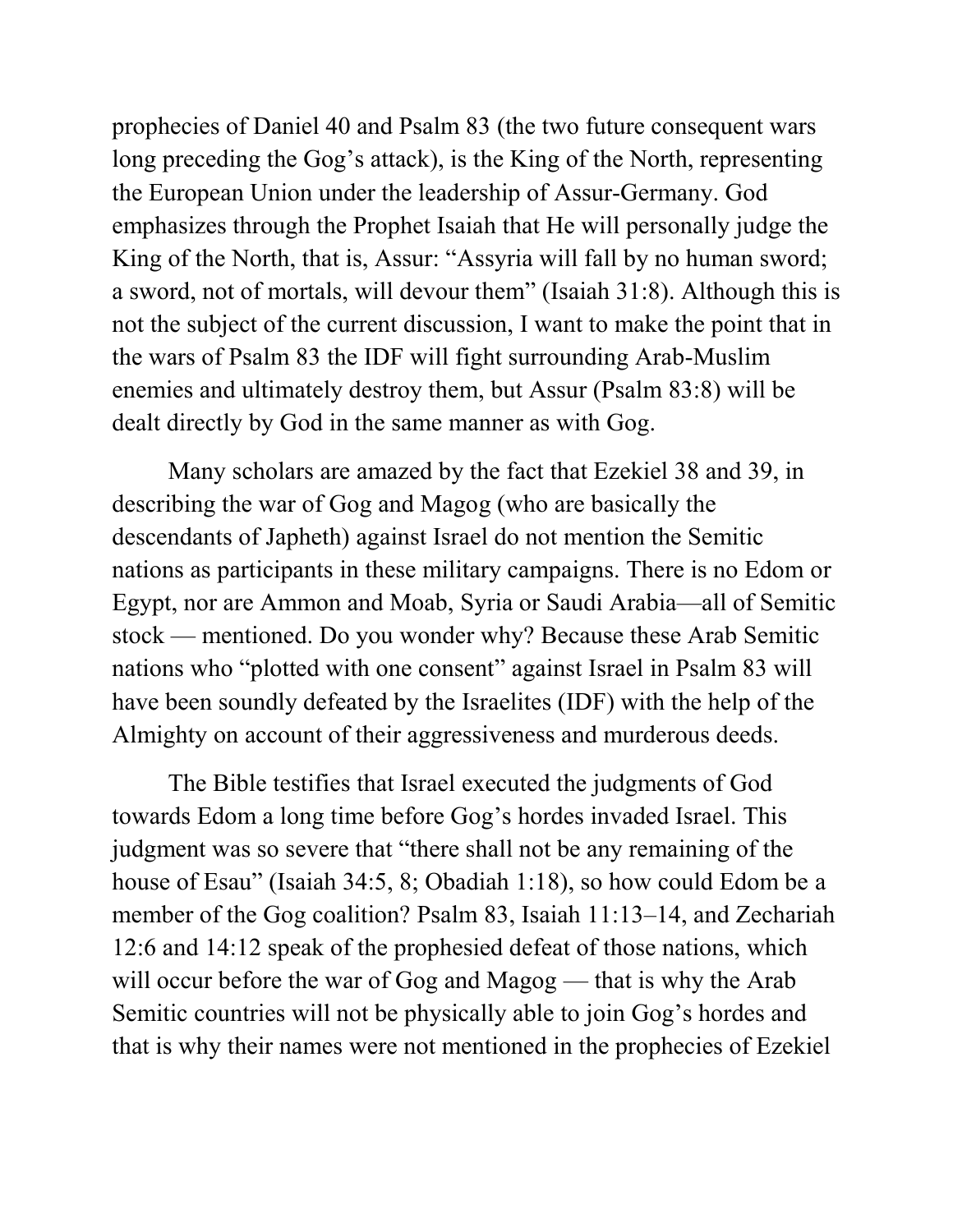38 and 39. God knows precisely how the events of the future will transpire according to His divine master plan.

# **On Frequently Posted Questions in** *BIN*

# – **When will the war of Gog and Magog start?**

 This war will start at the beginning of the Messianic Age with the advent of the Messiah, son of Joseph or son of David.

# – **Are we in the middle of the Messianic Age?**

No. It is impossible to initiate the Messianic Age without the arrival of the Messiah.

## – **Was the Messiah revealed?**

Not yet. But he will definitely come, when God decides so.

# – **Will this war be fought in Syria?**

No. The Gog will attack the land of Israel and be buried there.

# – **Does Jonathan Pollard's Release Have Biblical and Messianic Implications?**

The release of Jonathan Pollard is absolutely irrelevant to the Bible and its Messianic implications.

# – **Has the time come for God to reveal the Messiah?**

Not likely. First, Israel has to repent and turn to God. Second, it is not for humans to answer and know this. God alone decides when to reveal the Messiah.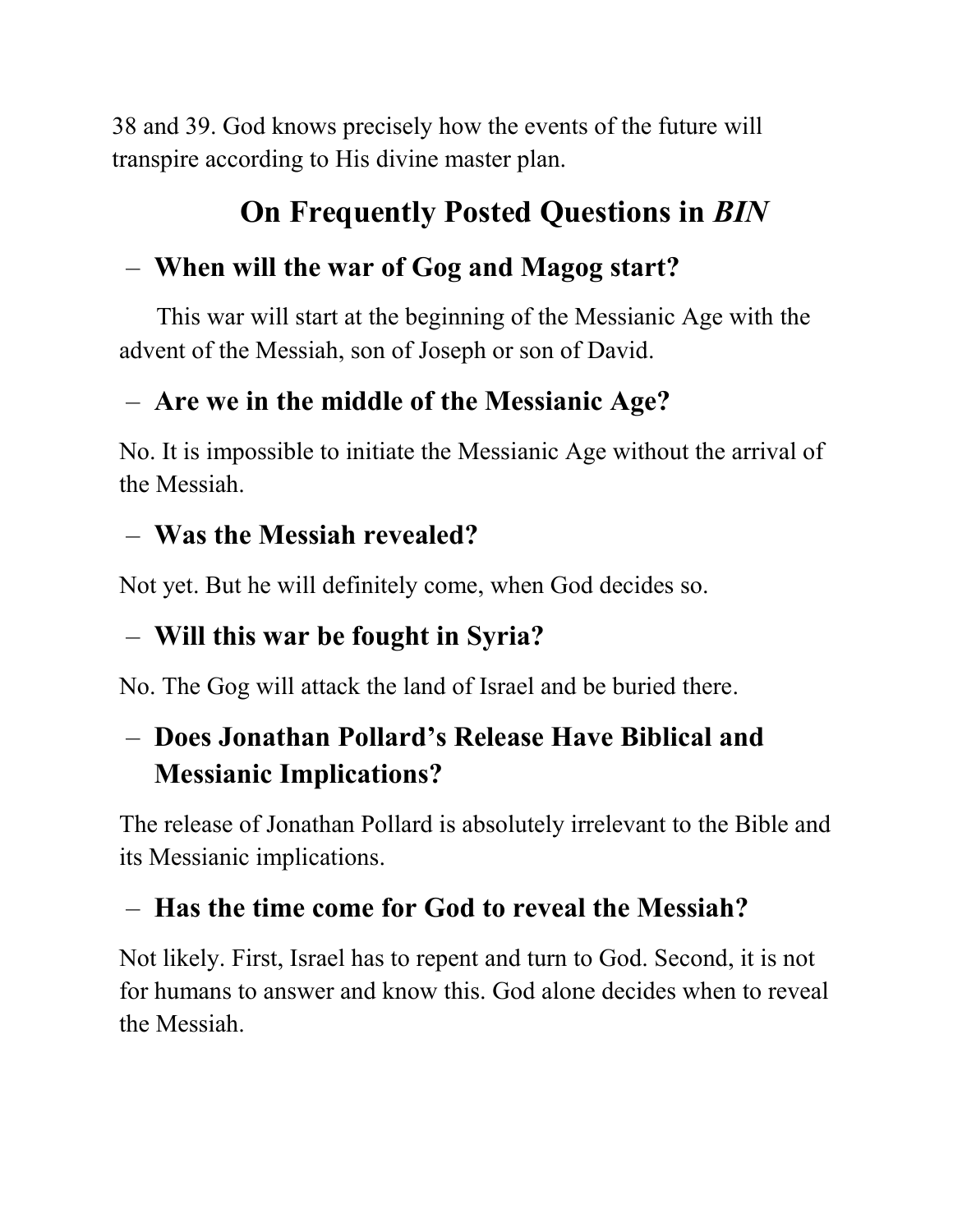# – **Is calculating the time of the Messiah and the Messianic Age permitted?**

No. The Talmud and sages are strongly against such practice.

# – **Who will dwell in the Holy land in the time of Gog's attack: Jews only or all the House of Israel with its Messiah?**

In the time of Gog's attack all the Twelve Tribes of Israel will dwell there with the Messiah among them.

#### – **Will ISIS be one of the participants in this war?**

No. When this war begins, ISIS will be a forgotten memory in the annals of a distant past.

# – **Will the Arab-Semitic nations take part in Gog's coalition?**

 No. It would be physically impossible, because those countries will be soundly defeated by the forces of IDF in the Psalm 83 wars long before Gog's attack will commence.

#### **–Will IDF fight against the invading armies of Gog?**

No. God has said that this is His prerogative: "The war against Gog and Magog I shall wage myself. Their destruction shall be complete" (Esther Rabbah 7:23).

# – **Is there any other war besides Gog and Magog? If so, what is its name and when does it occur?**

Yes, indeed, there are two major latter-day wars in Scripture before the war of Gog and Magog. The first one is the "War of the Kings of the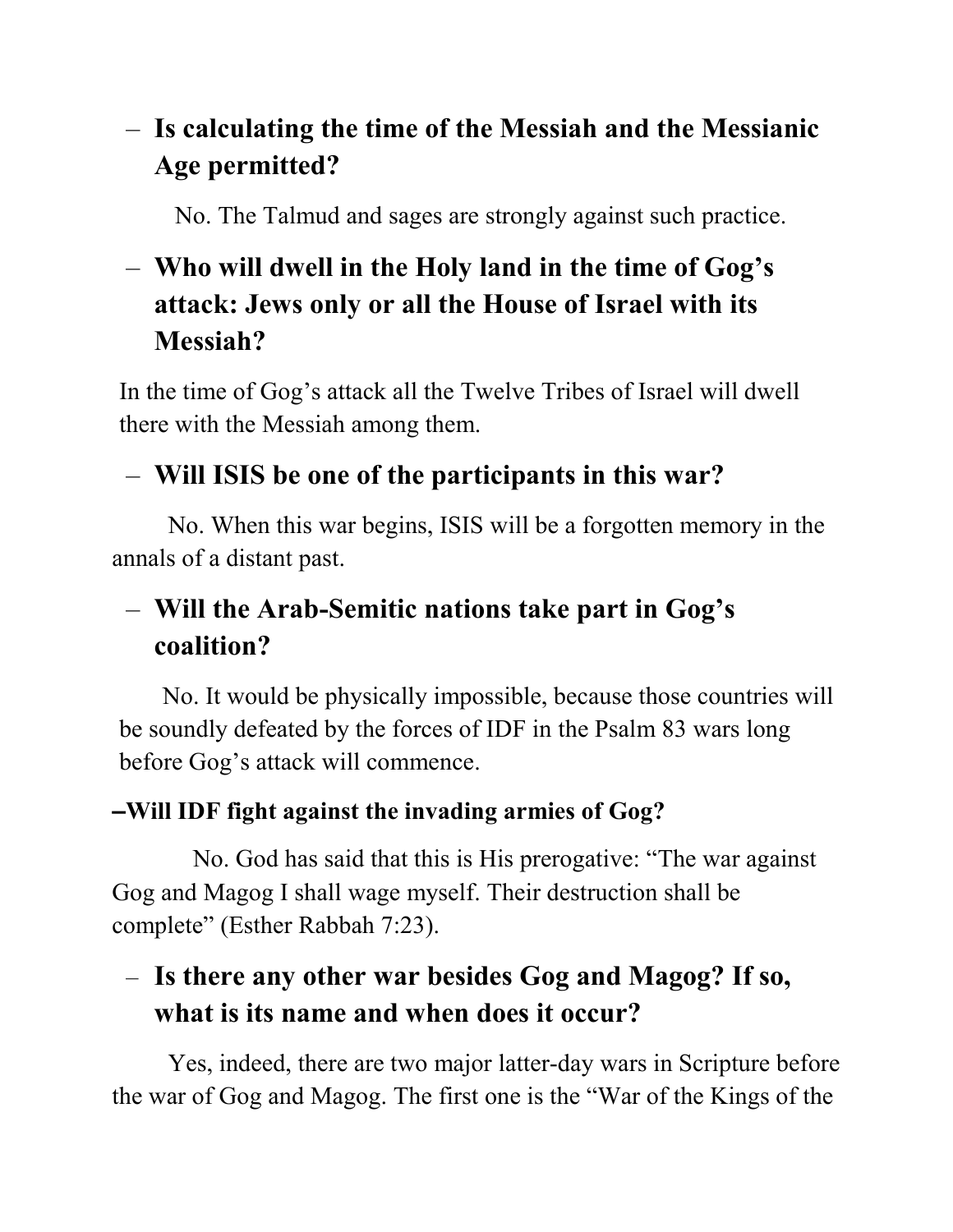North and South," described by the prophet Daniel 11:40–45. The second one is the war(s) of Psalm 83. Both of these wars will start long before the Gog and Magog war of Ezekiel 38 and 39.

(Note: on request, I can produce a detailed account of these wars).

# –**What is the prophetic impact, if any, of the Russian military involvement in Syria? Is it the beginning of the Gog and Magog war?**

No, it is not the beginning of Gog's war. But the alliance of Russia with Syria, Iran, Iraq, China, and Hezbollah of Lebanon against ISIS and anti-government rebels may, sooner or later, bring a political solution to Syria, possibly with Assad's government still remaining on top. Influenced by the mortal enemies of Israel, Syria will pursue a policy of military confrontation with Israel with the sole purpose of annihilating the Jewish state. Iran and Russia will supply all kind of advisers and high technology weaponry — rockets, missiles, planes and tanks, you name it. All of this will lead to the fulfillment of the prophecy of Isaiah 17:1–3, which says, "Behold, Damascus is taken away from being a city, and it shall be a ruinous heap." It will also be a sad time for northern Israel because many people will be killed, and significant destruction will take place there. It would seem that Israel retaliates with the atomic weapon and destroys Damaskus. Moab and Ammon of Jordan will face the same fate (Jeremiah 48).

#### – **Will the nuclear deal with Iran lead to the war of Gog and Magog?**

No. The war of Gog and Magog is of the distant future. But it will lead to the wars of the kings of the north and south described by the prophet Daniel 11:40–45 and the destruction of Elam-Persia mentioned in Jeremiah 49:34–39.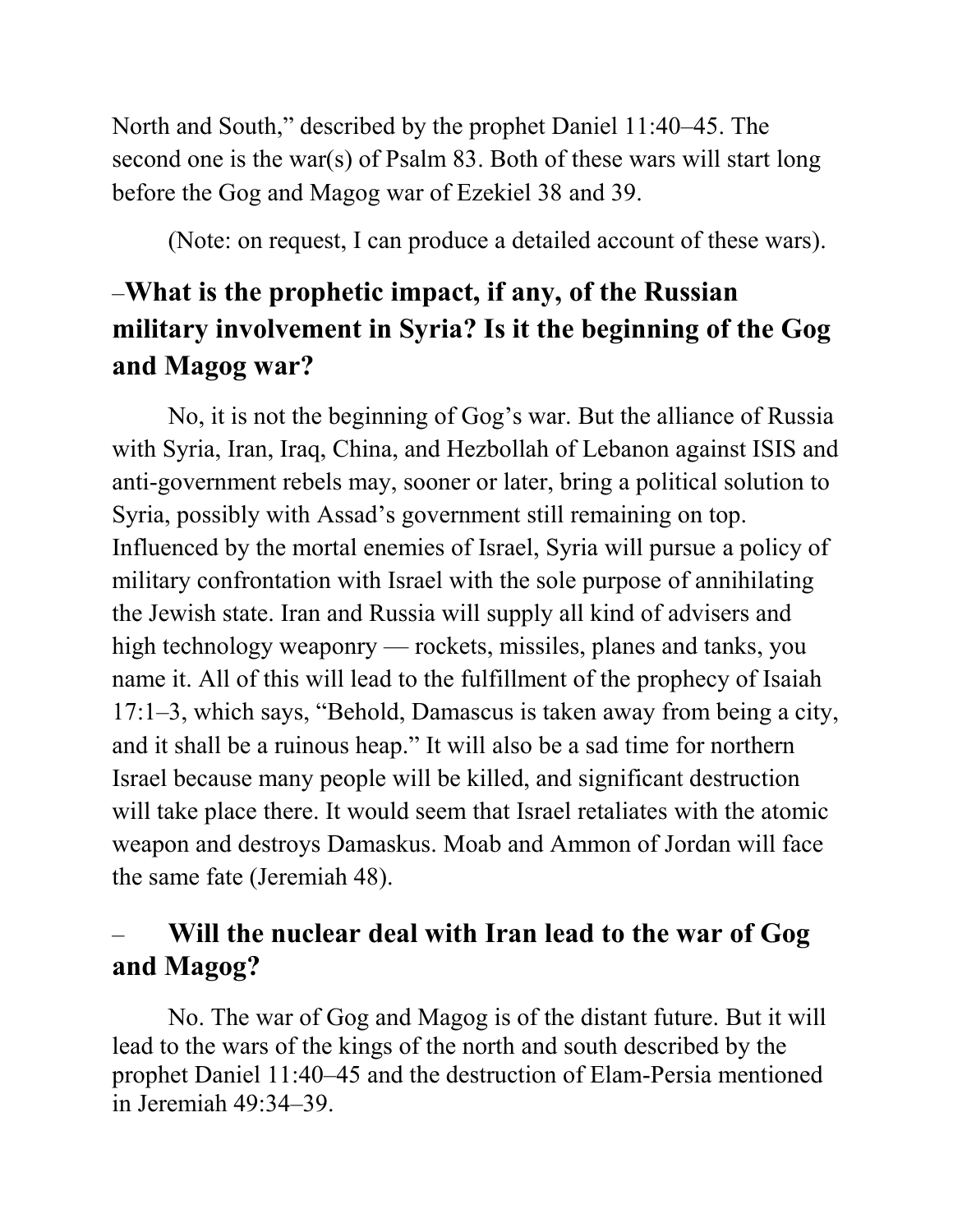#### –**Will Israel strike the nuclear facilities of Iran?**

No. This job will likely be done by the king of the north, Assur, the leader of the European Union's armies. This view is confirmed in Tosephos' commentary on Tractate Avoda Zara, 2b called *The Mashcha malchusaihu*, which says that "Persia shall fall into the hands of Rome" directly before the coming of Moshiach."

#### – **What is the importance of the Jeremiah prophecy recorded in Chapter 49: 34–39? Can you explain the meaning of this prophecy?**

Certainly. This is the most overlooked prophecy of the Hebrew Bible, the importance of which is generally underestimated. To some degree, this prophecy has a connection with the Joint Comprehensive Plan of Action (JCPOA), the nuclear deal signed in Vienna on July 14, 2015 between a group of nations (P5+1) led by the United States of America and Iran. You see, all the prophecies in the Bible are connected, sometimes in a very mysterious ways. Thus, Daniel 11:40 says that the war between the kings of the north and south will start as a result of the violent "push" of the king of the south against the king of the north. To make it easier for readers to understand what is going on here, I am going to identify these kings beforehand. The king of the south is the Islamic Republic of Iran with its Muslim allied nations of the Middle East and northern Africa (the short-lived Iranian Islamic caliphate), and the king of the north is Germany (Assur) with its allies of EU countries. Let us continue with Daniel's narrative:

―And at the time of the end shall the king of the south *push* at him: and the king of the north shall come against him like a whirlwind, with chariots, and with horsemen, and with many ships; and he shall enter into the countries, and shall overflow and pass over" (Daniel  $11:40$ ).

What might this "push" mean? Well, it could be materialized in the many aggressive and provocative actions of Iran. We have already heard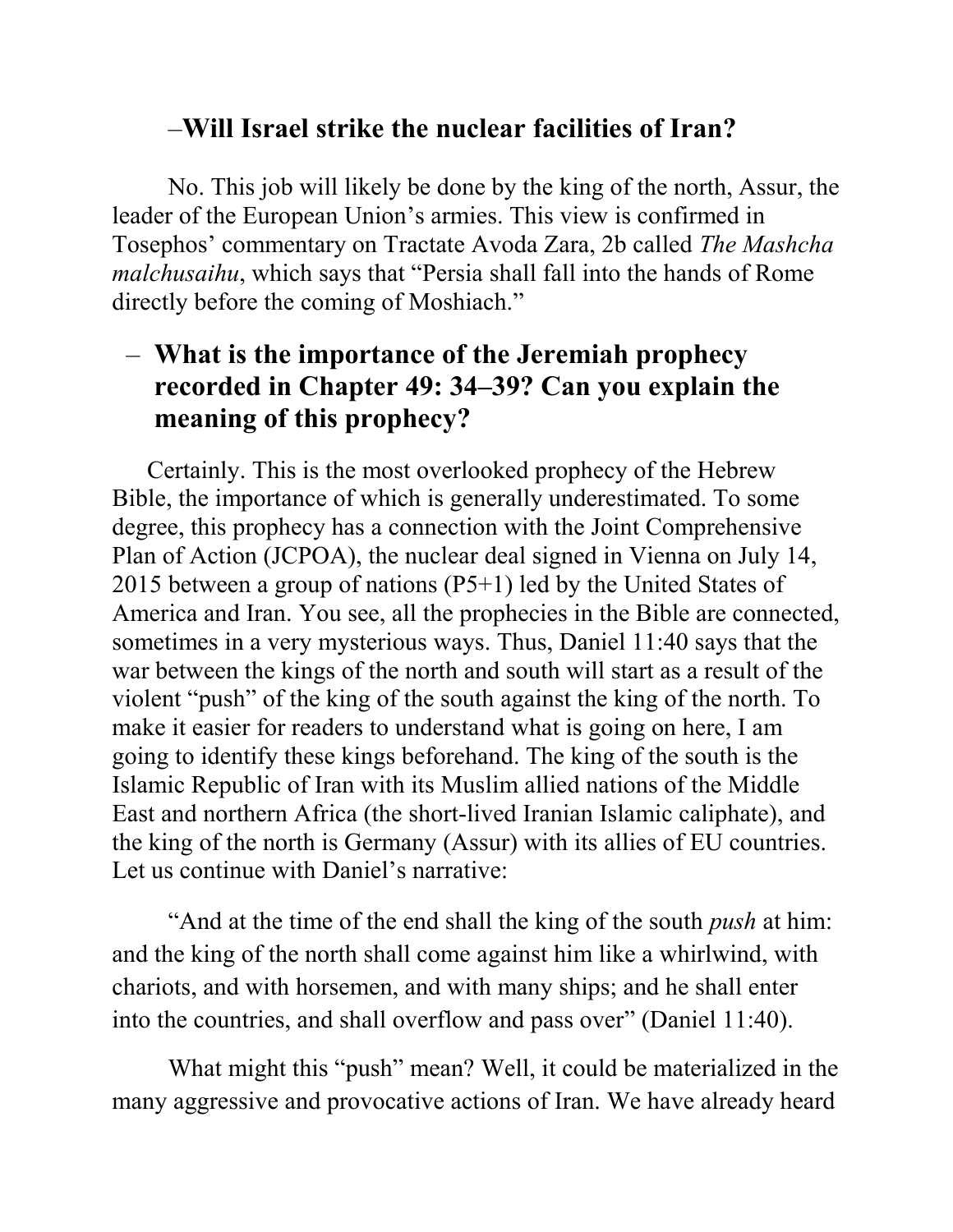of Iran's violation of the nuclear deal with the second ballistic test in November, 2015. Iran has a long history of illegally obtaining nuclear technology from certain countries, using a diplomacy of double dealing and blatant lies. Iran will not honor its promises to abide by the rules and regulations of the signed nuclear treaty and will most likely use its habit of cheating and covering up, as evident with its international nuclear agreements. As a result, Iran may secretly build a nuclear weapon undetected by the United Nations' nuclear watchdog, the Vienna-based International Atomic Energy Agency. Washington and its European allies recently (on the demand of Iran) made a step forward, permitting Iran to dissemble and hide information about previous nuclear weaponsrelated work. This decision will further encourage Tehran to continue cheating in the future without paying the price as in the past.

The wrath of the king of the north against the king of the south could be caused by Iran's preparation for a nuclear attack against the EU, cutting off the oil and gas supply in order to choke the European economy into submission, or by a massive terrorist attack like 9/11 in New York City and the November 13, 2015 massacre in Paris, or by threatening to close the Strait of Hormuz and the Gulf of Oman, preventing the shipping of oil and gas to undermine heavy industrial European economies, or, what is worst of all, by Iran smuggling nuclear devices into the hands of fanatical Islamic terrorists who have been dreaming of such a scenario for a long time. Everybody knows what grave consequences this could bring upon the world: the nuclear terrorists with just one explosion of a dirty bomb (a suitcase-sized nuclear device) could kill hundreds of thousands of people and cause destruction on the Hiroshima and Nagasaki scale. No matter what form the "push" takes, the king of the north will take it seriously as a national security threat and retaliate swiftly with all his might against Iran and its allies in a "blitzkrieg" manner, resulting in the defeat and subjugation of the king of the south and its allies (Daniel 11:40–45).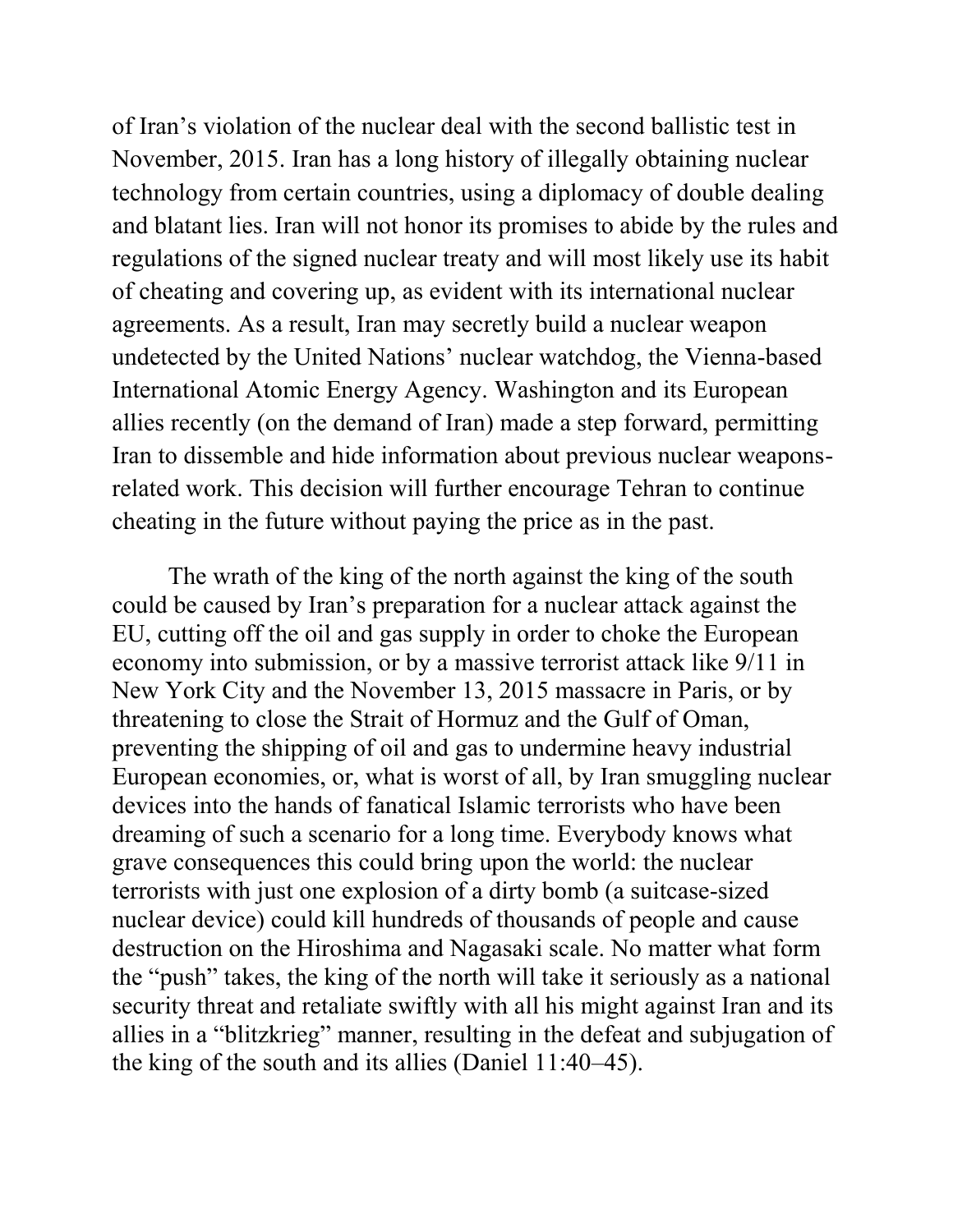The prophecy of Jeremiah 49:34–39 brings some additional information on Iran's demise. "Behold, I will break the bow of Elam, the chief of their might" (Verse 35). First of all, who is Elam? Elam, according to Josephus Flavius (*Antiquities of the Jews*, chapter VI: 4), is the Persian people: "For Elam left behind him the Elamites, the ancestors of the Persians." The Elamites were excellent archers. It was their strength and the power of their bowmen (Isaiah 22:6). This instrument of war brought them many victories on the battlefield, providing them with security and confidence. It was the "chief of their might," the source of their great strength. But this prophecy does not speak of the past — it aims for the future. In this case it speaks of Persia-Iran and its modern nuclear arsenal of atomic and nuclear bombs and its delivery system of long-range intercontinental ballistic missiles. It is the time when Iran has fulfilled its long-term ambitions and become nuclear. It is amazing that 2600 years ago, the Prophet Jeremiah accurately predicted Elam-Iran's possession of the nuclear weapon (referred to as a bow), which is the "chief source of their might."

God will break the bow of Elam, meaning all nuclear missile launches—on land, air or water—will be destroyed and become useless. The judgment against Elam is very specific and the language used cannot be found anywhere else in Scripture.

The king of the north will strike all nuclear facilities of Iran and destroy them. Iran will be completely incapacitated at the time. A disaster of epic biblical proportions will finally arrive in the Middle East. The past nuclear disasters of Chernobyl and Fukushima will not even be comparable. The bombing of the Bushehr nuclear reactor and other nuclear targets will cause a nuclear holocaust and humanitarian crisis of unseen proportions.

―There shall be no nation where the outcasts of Elam shall not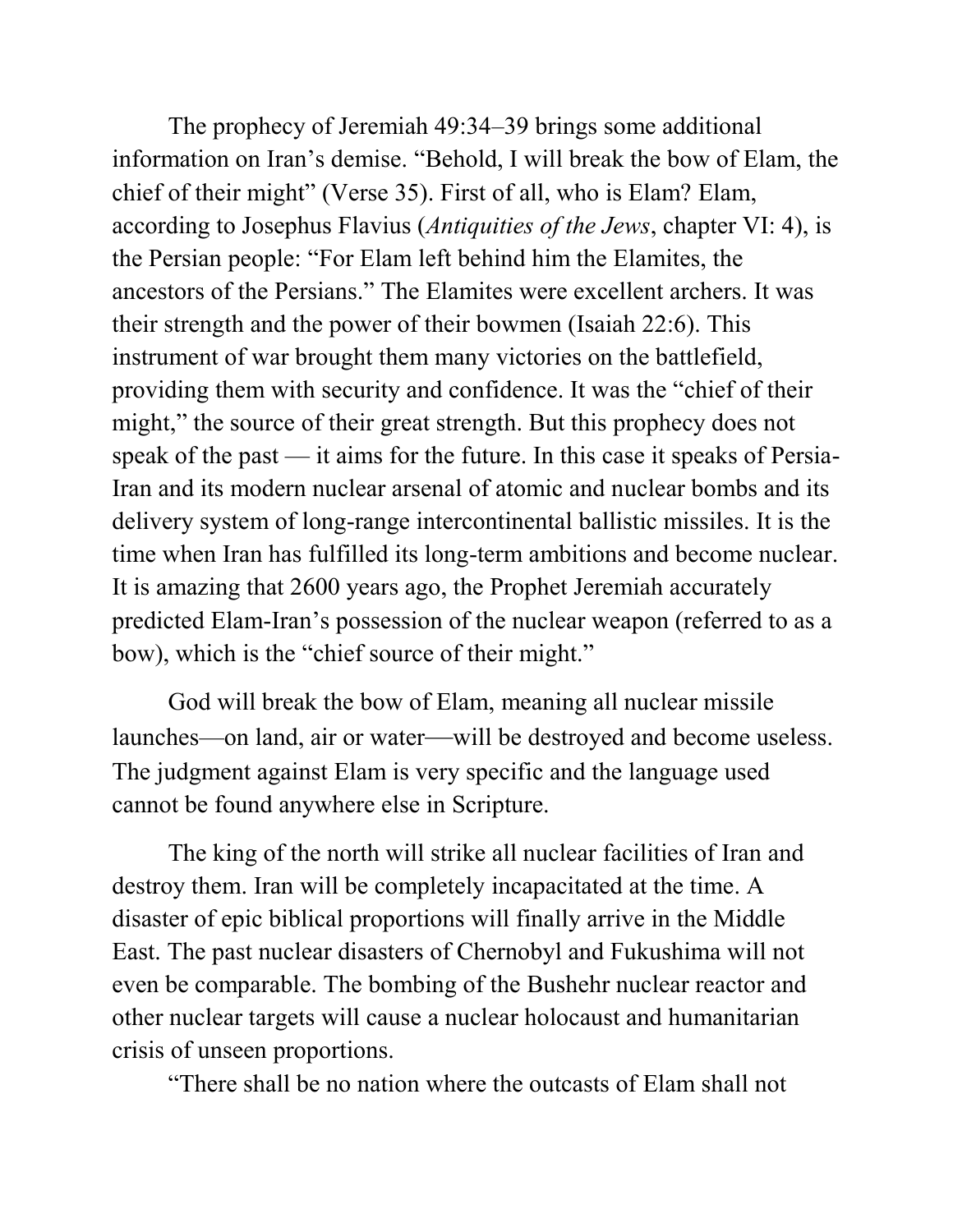come," said the prophet. The territory of Iran will be badly polluted, and the Arabian Gulf will become a cesspool of radioactive contamination and whoever is saved from the Iranian people will be scattered into the nations of the world. This is exactly what the prophecy says. God's judgment of Elam has not occurred in recorded history but will be fulfilled in the future.

"I will set My throne in Elam" (verse 38) means that God will break not only Elam but also its militant religion of Islam, which seeks to destroy Israel and take over the world. Instead of Islam, it will be the God of Israel who will establish His rule and authority over the entire world, including the people of Iran.

– **One more question remains unanswered: If Elam-Iran was defeated and scattered all over the world in Jeremiah 49:36–37, then why is Iran again represented under the name of Persia as an ally of Gog in Ezekiel 38:5?** 

The answer is not complicated and can be found in these words of the prophet: "But it shall come to pass in the latter days that I will bring again the captivity of Elam, says the Lord" (Jeremiah, 49:39).

This verse conveys two meanings. First, the events described in Jeremiah 49 concerning the judgment of Elam will happen much earlier and precede the Gog and Magog war (and the wars of Psalm 83 as well). Second, the war of Ezekiel 38 and 39 will occur in the distant future, as indicated in the prophecy; "in the latter days" God will return the Persians to their own land. It will take a long period of time for the Iranian people to recover from nuclear disaster, regain independence, and acquire the economic and military strength to join the forces of Gog